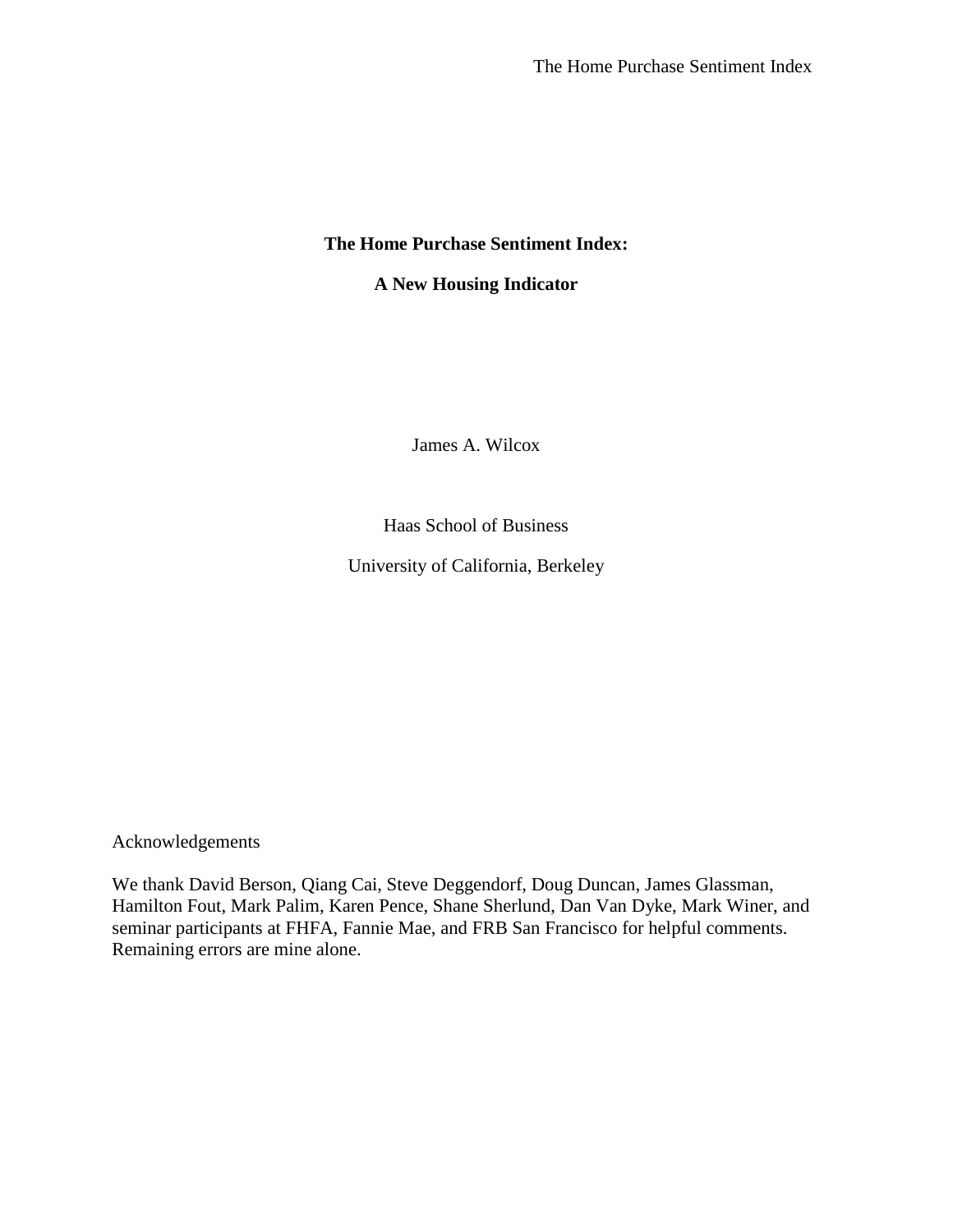## **Abstrac**t

We built Fannie Mae's Home Purchase Sentiment Index™ (HPSI) with consumers' responses to questions about home buying and selling conditions, income gains and job concerns, and house price and mortgage rate expectations. The HPSI can help forecast mortgage originations and house prices, sales, and starts. Forecasting horse races during 2012-0214 show the HPSI handily outperformed other sentiment indices. We show differences in the HPSI by income and by age groups. We also suggest other aspects of housing where survey-based indicators may help, such as demand by millennials or seniors, home owners' moving, renters' intentions, and mortgage refinancing, delinquency, or default rates.

Keywords: housing, sentiment, forecasting, index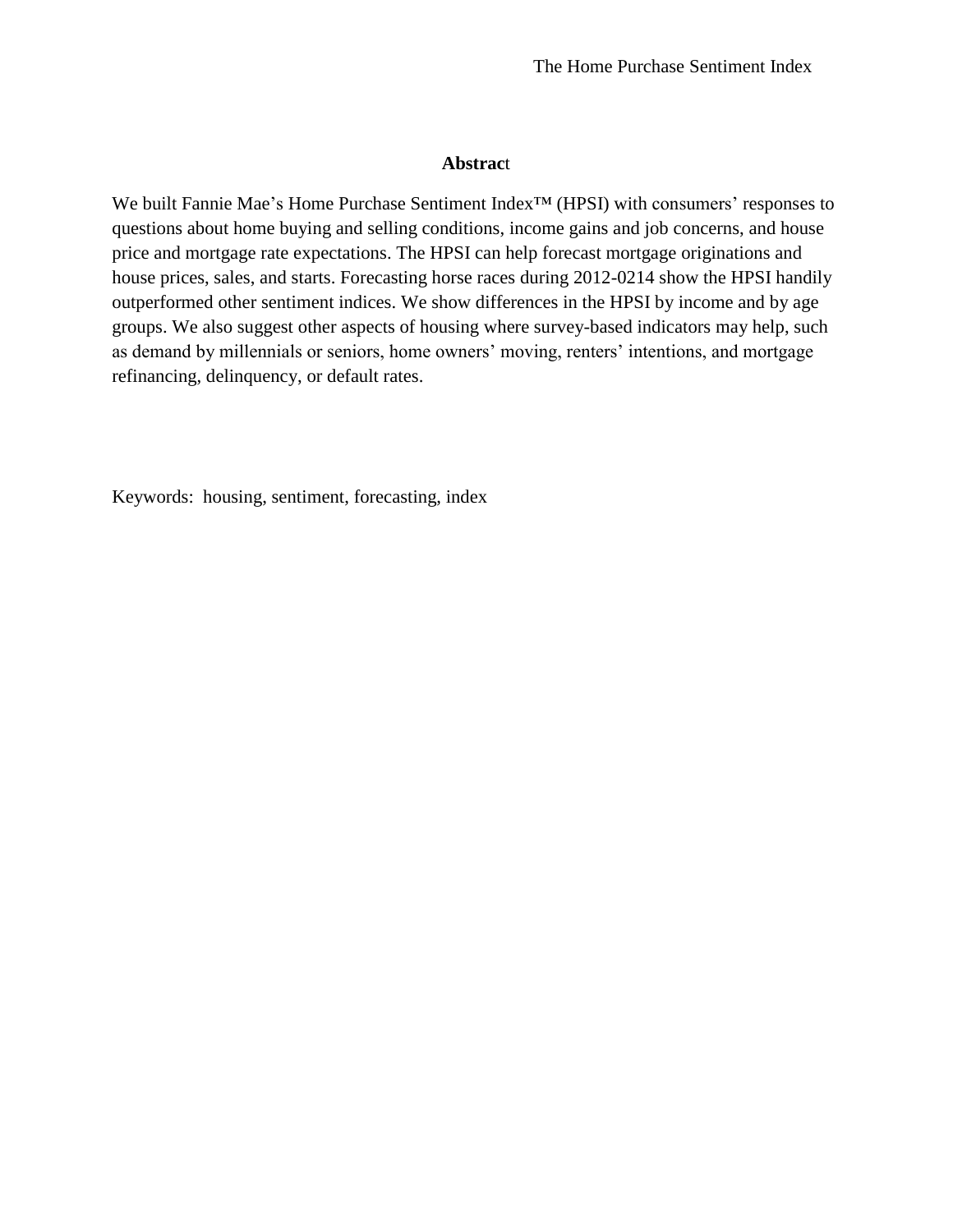## **I. Introduction**

Housing has long been important in the personal lives and finances of individuals. The Great Recession, and the sluggish recovery of the U.S. economy afterward, reinforced judgments that housing importantly affects the job market, the financial sector, and the rest of the national economy.

An improved understanding of housing can help improve housing and macroeconomic policies and forecasts. In 2010, Fannie Mae started its National Housing Survey™ (NHS) to produce new information about consumers' housing-related attitudes, intentions, and financial conditions. The NHS is the only large-scale, national, monthly survey of consumers focused exclusively on housing. The responses of the nationally representative sample of 1000 consumers each month to about 100 survey questions promptly provide information on a wide range of housing-related topics.

To effectively and efficiently distill information about consumers' housing-related attitudes, intentions, and conditions, we built the Home Purchase Sentiment Index (HPSI) from the responses to six NHS questions. We intend for the HPSI to reflect current housing market conditions and to provide signals about future conditions in housing markets. In that regard, the HPSI is similar in spirit and construction to the University of Michigan's Index of Consumer Sentiment and the Conference Board's Consumer Confidence Index.

Below we note some of the advantages of survey data generally. We briefly discuss some existing consumer and housing indices. We then discuss how we selected component questions from the NHS and show the new Home Purchase Sentiment Index (HPSI). We provide evidence about its 2012-2015 performance in forecasting important housing market outcomes: prices, sales, starts, and mortgage originations. In addition, we show the HPSI by age and by income and note other groups for which HPSIs can be easily calculated. Finally, we suggest some of the other aspects of housing where tailored, survey-based indicators might be built to help analysis and forecasting. $<sup>1</sup>$ </sup>

#### **II. Expectations, Surveys, Sentiments, and Housing**

### *Expectations and surveys*

l

Households' expectations have become central to economic analysis, modeling, and policymaking. Long recognized in principle, expectations now figure prominently in practice, permeating discussions and forecasts of consumer spending, business investment, labor costs, inflation, bond yields, and monetary policy. Incorporating expectations is problematic, however,

<sup>1</sup> Cai, Deggendorf, and Wilcox [2015] provide more details, explanation, and evidence about the National Housing Survey, sentiment indices, and the HPSI.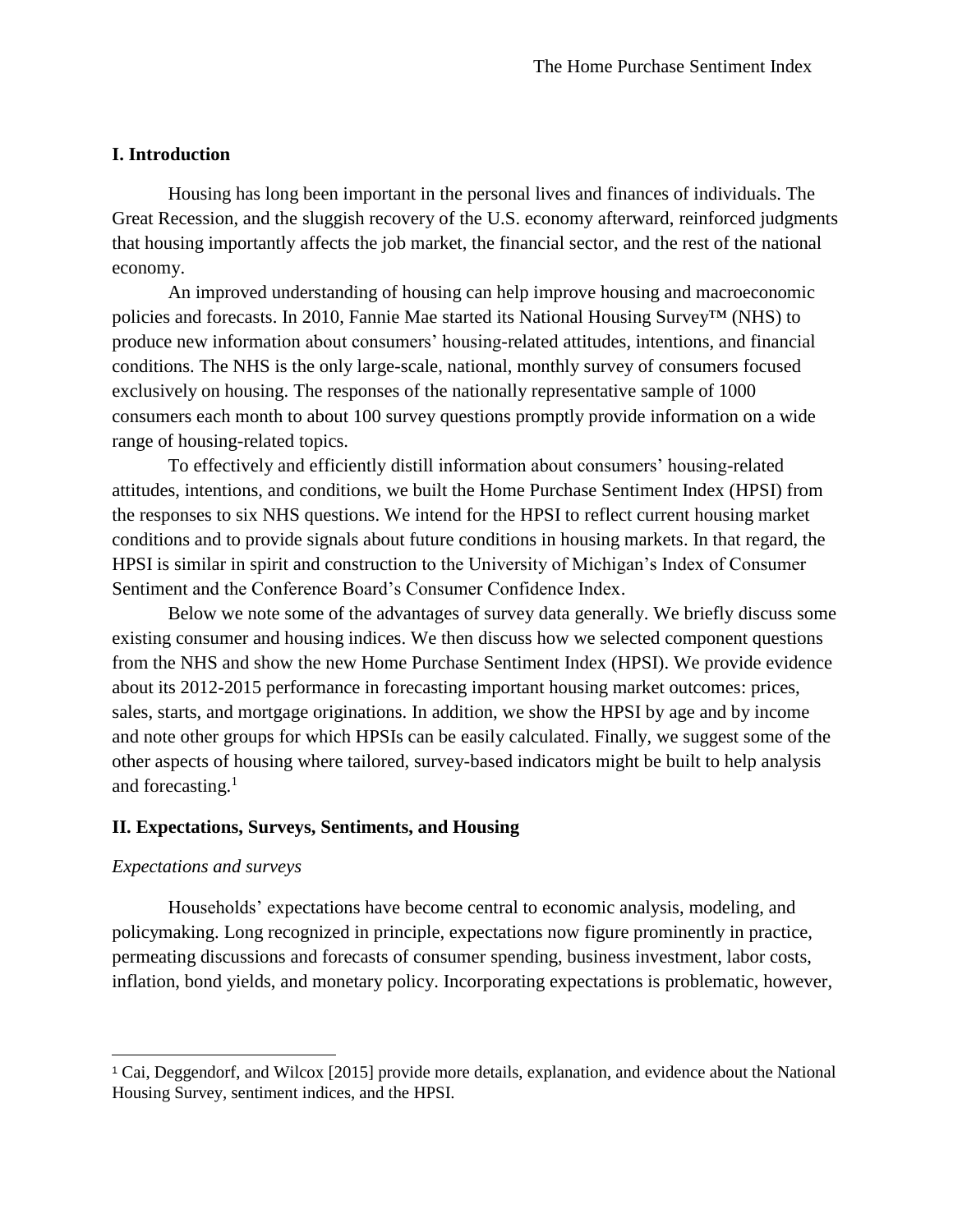in large part because most data do not directly measure expectations about the future but, instead, measure "the way we were."

One long established way to get data about expectations is through surveys. Both the demand for and supply of surveys, of business analysts, forecasters, consumers, and businesses, rose noticeably over the past decade. Because studies increasingly concluded that survey data can be informative, and because the costs of conducting and processing surveys decreased, more surveys emerged. That so many private-sector organizations produce and pay for access to survey data for consumer and business attitudes and conditions testifies to the value of such data.

One practical advantage of survey data for analysis and forecasting is that they are often produced quickly, perhaps a few days after the end of a month or even during the month. Second, survey data can be especially valuable in the wake of unexpected or especially large developments. For example, consumers can quickly change their views, as well as their spending and borrowing, in response to a surprising vote in Congress or to an event in the Middle East.

In addition, survey data can be particularly valuable when the news changes consumers' views about longer-run outcomes. Views about longer-run outcomes are particularly important for housing and mortgage markets, where longer-run assets and liabilities predominate. And, by their very nature, longer-run outcomes don't produce much traditional data in the shorter-run.

### *Consumer sentiment indices*

 $\overline{a}$ 

Surveys are used in dozens of countries to build indices of overall consumer sentiment. Two long-running, well-regarded indices of overall consumer sentiment in the United States are the University of Michigan's Survey of Consumer's Index of Consumer Sentiment (ICS) and the Conference Board Consumer Confidence Index (CCI).<sup>2</sup> For similar purposes, businesses are also surveyed in many countries. The Michigan Survey uses phone interviews to get 500 households' views about their personal finances, overall business conditions, and buying conditions. For several decades, the ICS has been calculated from the same five questions. In addition to questions about recent and expected conditions, both personal and national, one of the five questions selected for the ICS asks whether it is a good time to buy big-ticket items.

To produce its monthly CCI, the Conference Board uses the (approximately) 3,500 responses returned to them from the 5,000 questionnaires they send out by U.S. mail. Like the ICS, the CCI is calculated from five questions. The questions selected for the CCI ask consumers about current and expected business and job market conditions, and about their expected future incomes.

Although their questions and calculation methods differ somewhat, in effect, both the ICS and the CCI are based on averages across their five questions of the "net percent positive" responses in their surveys. After the number of negative (or worse or pessimistic) responses is subtracted from the number of positive responses for each question, that difference is expressed as a percent of aggregate responses.

 $2^2$  For simplicity, we refer to both as indices of overall consumer sentiment.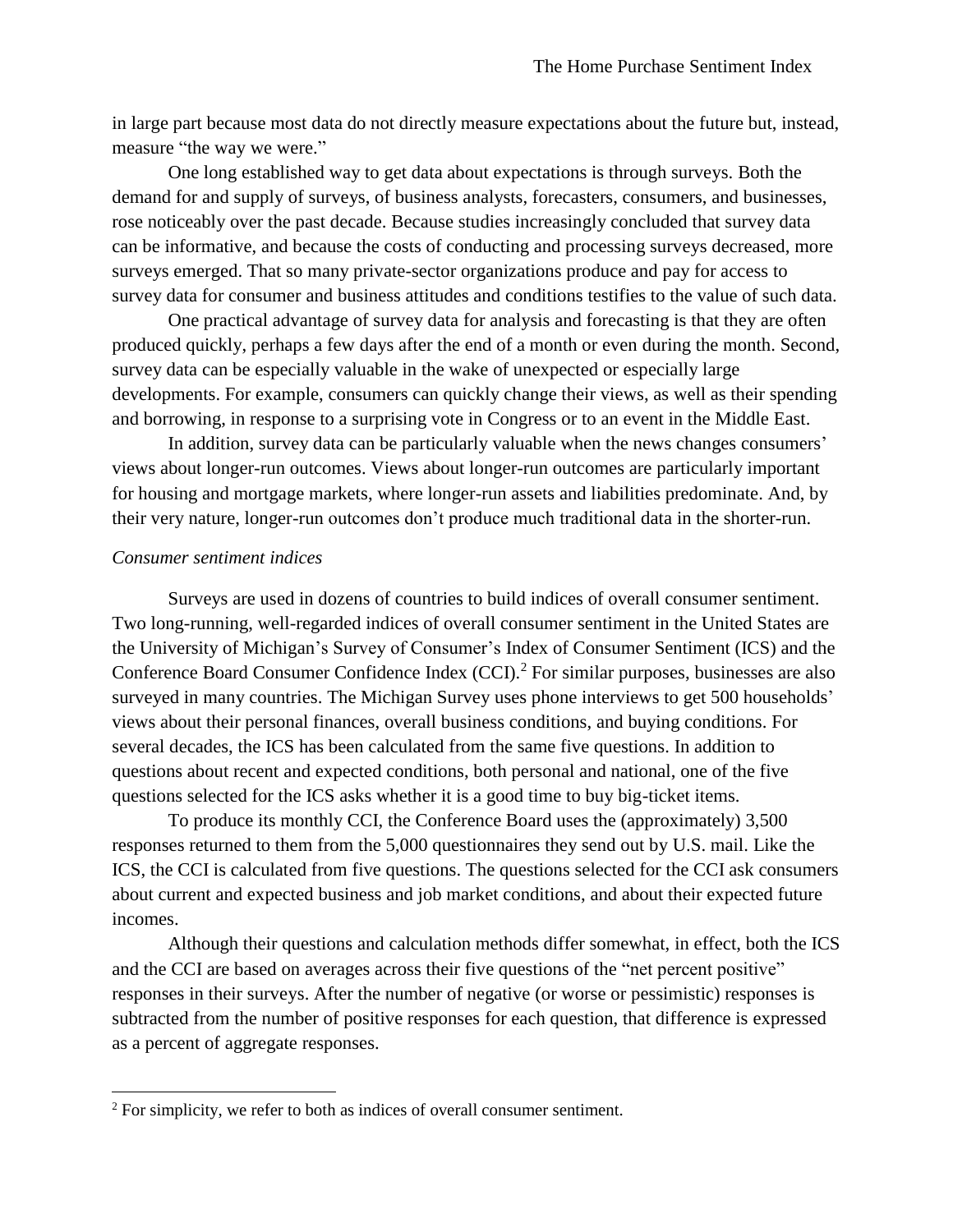The newer, higher-frequency Bloomberg U.S. Weekly Consumer Comfort Index is based on 1,000 phone interviews to collect consumers' views on the national economy, the buying climate, and their personal financial conditions. In effect, the Consumer Comfort Index is an equally-weighted average of the net percent positives for its three categories of questions. While the ICS equally weights its questions, the weights applied to the questions in the CCI vary over time.

### *Indices of housing market sentiment or conditions*

Some housing-related indices are built from surveys, while others rely on more traditional data. The monthly Housing Market Index (HMI) of the National Association of Home Builders (NAHB) and Wells Fargo is based on mail surveys of NAHB members. The surveys ask builders for their attitudes and expectations for the demand for single-family (SF) homes, and ask them to rate housing market conditions. Essentially, the HMI is a weighted average of the net percent positives for three questions about conditions in and expectations for their local SF markets, with weights apparently determined by each question's historical correlation with future SF housing starts.

The National Association of Realtors (NAR) surveys its members monthly about real estate market conditions and expectations. Rather than forming an index by combining responses to several questions, its REALTORS® Confidence Index (RCI) is a collection of indicators. Each indicator is the average of the members' responses to one of the survey questions, each of which is scored as 0, 50, or 100.

Freddie Mac introduced its Multi-Indicator Market Index (MiMi) in March 2014. According to the Freddie Mac website, "MiMi measures local housing market conditions by combining recent, local-market data with Freddie Mac data…MiMi assesses where each market is relative to its own, long-term, stable range.…" Rather than being based on survey data, MiMi is based on an average of four objective variables.

### *Consumer sentiment about housing*

 $\overline{\phantom{a}}$ 

The monthly NHS started in June 2010. The NHS is the only large-scale, monthly survey of consumers that focuses exclusively on housing. The NHS uses phone interviews of 1000 consumers to get their housing-related attitudes, expectations, and intentions. <sup>3</sup> The NHS is designed to produce a sample of respondents that is nationally representative along eight socioeconomic dimensions. To reduce remaining deviations of the sample from national

<sup>&</sup>lt;sup>3</sup> The NHS has adjusted as consumers' modes of communications have evolved. Starting in October 2014, the NHS raised the cell-phone share of its phone calls from 25 to 60 percent. Some, but not all, of those respondents also had landline phones. The NHS respondents may then be more representative than those in landline-only surveys.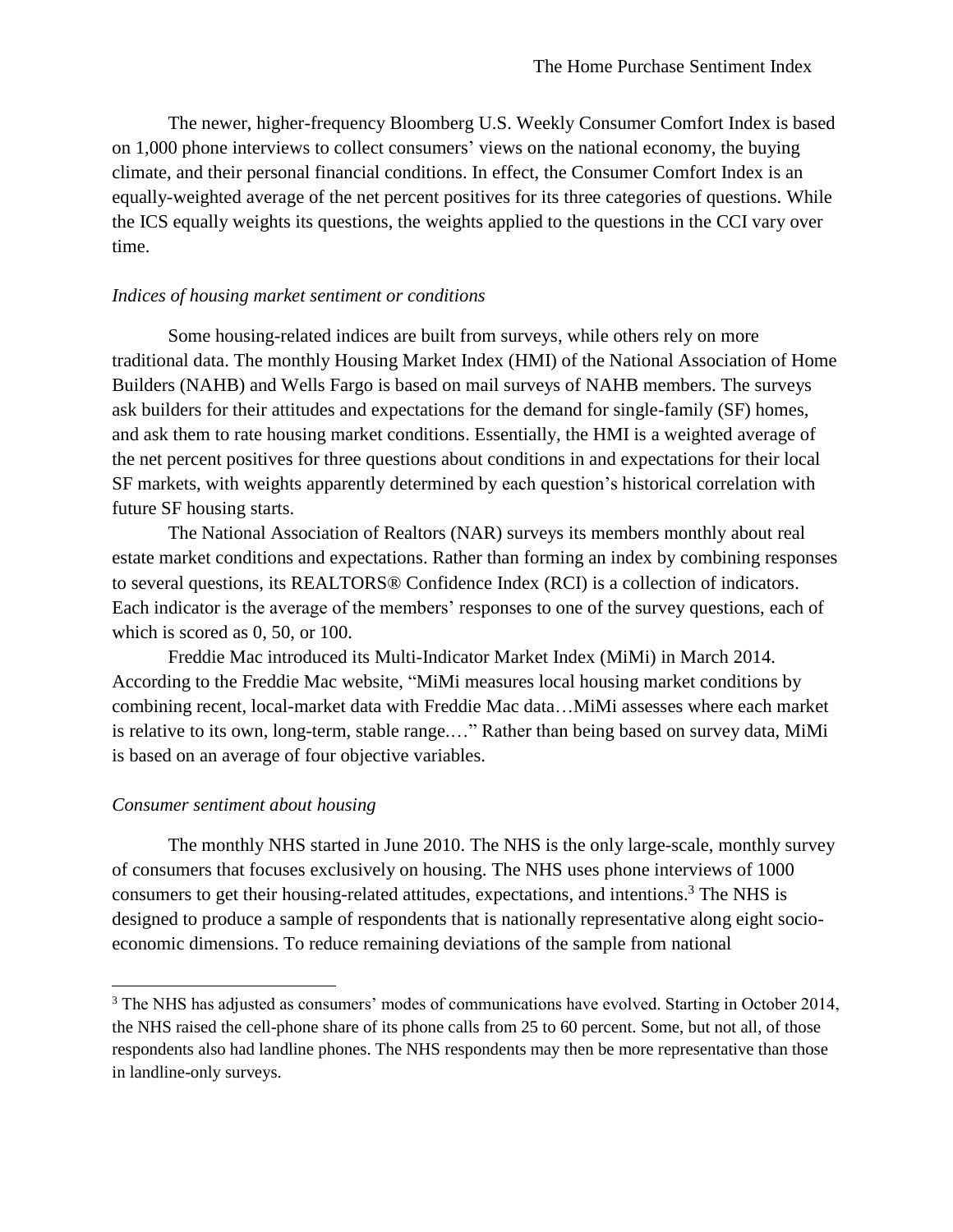representativeness, each respondent's answers are weighted before net percent positives are calculated.

The NHS asks consumers for their housing-related views about the recent past, the present, the future, and even about hypothetical situations. The NHS asks consumers about their personal economic and financial conditions, as well as about the economy as a whole. The NHS asks both homeowners and renters about owning and renting homes, home and rental prices, home ownership distress, household finances, and views about the condition and outlook for the economy.

Thus, the NHS provides valuable information about housing markets that is otherwise not available. <sup>4</sup> The resulting, wide-ranging, up-to-date database of consumers' attitudes, conditions, and expectations can provide information quickly and easily, not just to housing analysts and economic forecasters, but to borrowers and lenders, to home sellers and home buyers, and to investors and policymakers.

## **III. Evidence of Effects of Consumer Sentiment**

Over the past two decades, indices of overall consumer sentiment were integral to a number of research studies. Primarily because the ICS and the CCI were the only survey-based national indices with sufficiently long time series to be useful, studies of U.S. data typically relied either on one or the other.

Here we note but a few of the many studies that concluded that consumer sentiment indices added statistically-significantly and often-meaningfully to explanations and forecasts of economically and financially important outcomes. Some studies analyzed whether, and to what extent, adding a measure of consumer sentiment would have improved forecasts of macroeconomic variables, such as GDP, consumer spending, or the probabilities and timing of business cycle peaks and troughs [Carroll, et al. 1994; Bram and Ludvigson 1998; Wilcox 2007; Levanon 2011]. Other outcomes that consumer sentiment indices (along with variables) have been found to help in explaining or forecasting include stock prices, bond yields, corporate credit risk, and revenues of particular industries [Matsusaka and Sbordone 1995; Batchelor and Dua 1998; Longstaff 2002; Lemmon and Portniaguina 2006; Ho and Hung 2009; Barsky and Sims 2012]. While many studies used data only from the U.S., some also included data from other countries, and some did not include U.S. data [Golinelli and Parigi 2004; Dees and Soares Brinca 2013; Nguyen and Claus 2013]. Taken together, these studies indicate that indices of consumer sentiment (or confidence) have long been useful for forecasting or explaining several macroeconomic and other important outcomes.

 $\overline{a}$ 

<sup>4</sup> Some consumer surveys ask a few housing-related questions.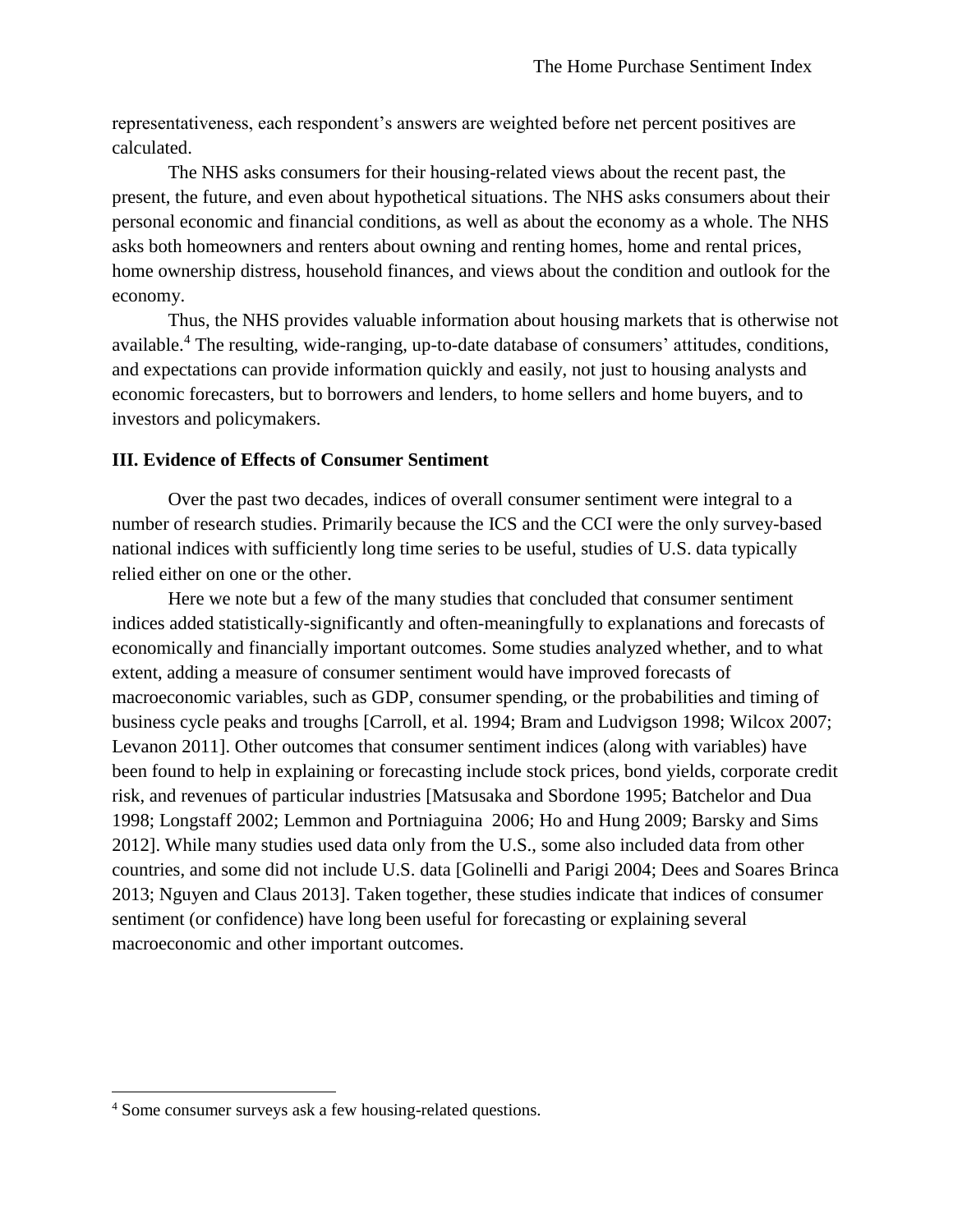## **IV. Building the Home Purchase Sentiment Index**

## *Goals for the HPSI*

Our primary goal was to build a single, monthly indicator that would reflect the attitudes, conditions, and expectations that importantly influence consumers' home buying decisions. We also sought an indicator that would supplement insights gleaned from other quantitative and qualitative analyses about (single-family) housing markets.

By simply combining a small number of NHS questions, we sought an index that would provide indications about both current and future conditions in housing markets. Consonant with sentiment indices built from the University of Michigan and Conference Board surveys of consumers, we refer to our indicator as the Home Purchase Sentiment Index (HPSI). As detailed below, the method of calculating the HPSI is simple and is quite similar to the methods used for the ICS and the CCI.

#### *Outcome measures and forecast intervals*

As important measures of the strength of single-family housing markets, we chose four outcomes: house prices, home sales, housing starts, and mortgage originations. For the level of house prices, we used the FHFA purchase-only house price index.<sup>5</sup> Home sales data were the sum of new, single-family home sales and of existing, single-family home sales.<sup>6</sup> Originations were the estimated dollar amounts of purchase-money-mortgage originations.<sup>7</sup> Housing starts were for single-family  $(1-4)$  units.<sup>8</sup> Each of these series was seasonally adjusted.

When we discuss and present future outcomes, we are referring to their averages during entire, upcoming, 12-month intervals. (We occasionally refer to shorter, 6-month future intervals.) For example, as of June 2012, future home sales were the total of home sales during the 12 months from July 2012 through June 2013. As of June 2012, future house price growth was calculated as the change, in percent, of a house price index averaged over July 2011-June 2012 to its average over July 2012-June 2013.

#### *Preliminary candidate questions for the HPSI*

We started with a long list of candidate questions to include in the HPSI. We chose 28 questions as preliminary candidates on the basis of data availability, of priori judgments, of coverage of important aspects of housing markets, and because of their simple correlations with the four housing market outcome measures during 2010-2014. We tilted toward including, but did not require, questions that were in the initial (June 2010) NHS. Then, before further

 $\overline{\phantom{a}}$ 

<sup>5</sup> Source: U.S. Federal Housing Finance Agency (FHFA).

<sup>6</sup> Source: U.S. Bureau of the Census and National Association of Realtors (NAR).

<sup>7</sup> Source: Mortgage Bankers Association (MBA). Quarterly data were assigned to mid-quarter months. Amounts for other months were derived by linearly interpolating between mid-quarter months. We seasonally adjusted the monthly estimates by applying the seasonal factors for home sales.

<sup>8</sup> Source: U.S. Bureau of the Census.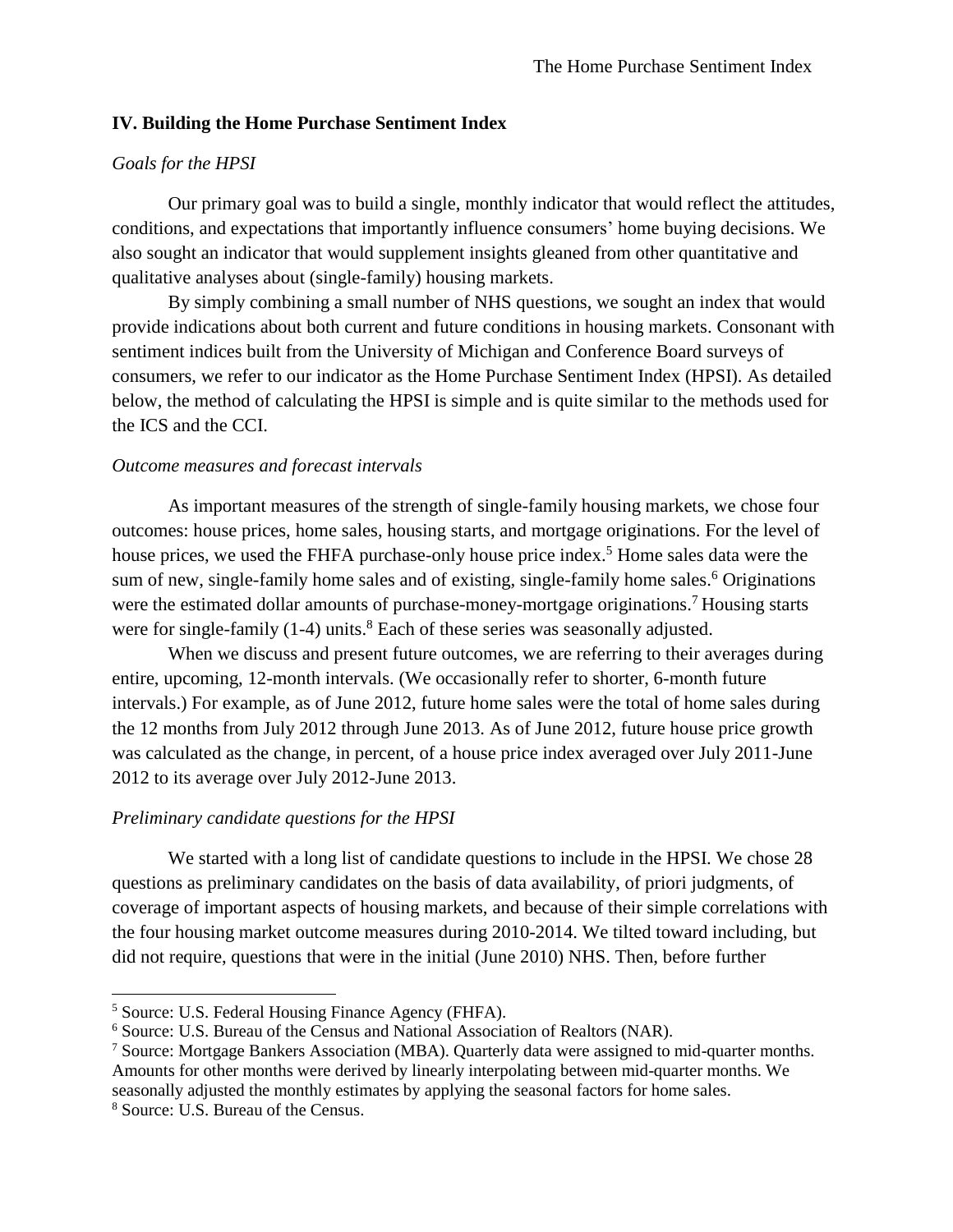analyzing them statistically, we judged which NHS questions were likely to have empirically meaningful and plausibly reliable connections to housing market outcomes.

The 28 preliminary candidates covered a wide range of topics that might provide signals about housing markets. Some questions asked about personal, and some asked about national economic and financial conditions, and expectations. One asked whether it is a good time to buy a home; another asked whether it is a good time to sell. Questions asked about the difficulty of getting a mortgage or about making mortgage payments. Some asked the reasons for, and intentions about, buying homes or renting. Questions asked about recent income changes and about expected future house prices and mortgage rates.

# *Paring the list of candidate questions*

Although the ICS and the CCI are both calculated from five questions, and in practice many consumer and housing market indices are built from five questions, there is no analytical or practical imperative that dictates using exactly five. Nonetheless, in light of common practice and the relatively short history of the NHS, we were inclined to select about five questions for the HPSI.

To begin paring down our initial, long list to a "short list" of about 10 candidate questions, we used (backward) stepwise regressions of each of the four important housing market outcomes on its own lagged dependent variable plus the long list of candidates. We then iterated informally, using judgment and stepwise regression results, to select variables for inclusion and for exclusion. We generally removed questions that we deemed to have stepwise regression coefficients of the "wrong" sign. We iterated until our procedure settled on questions that were statistically significant at the five percent level or better.<sup>9</sup>

# **V. Current Responses to Survey Questions and Future Housing Outcomes**

Table 1 lists the topics of the nine questions that remained at the end of our iterative procedure. (Also included in Table 1 is question Q12, which asks whether it is a good or bad time to buy a house. Q12 is discussed more below.)

# <<Table 1 here>>

 $\overline{\phantom{a}}$ 

Table 2 displays the results of our iterative regression procedure. With data available through the end of 2014, the estimation period for 12-month-ahead outcomes ended in December 2013. Each column in Table 2 is a forecasting equation in that it resulted from regressing outcomes during the upcoming 12 (or 6) months on the current month value of the NHS questions. For both the 12-month-ahead and the 6-month-ahead horizons, each of the four

<sup>&</sup>lt;sup>9</sup> Throughout, we refer to having at least 95 percent confidence, or equivalently having a significance level of 0.05 or better (i.e., five percent or lower), that a coefficient or relation differs from zero as being "statistically significant," taking into account the effects of any other variables that were included in a regression.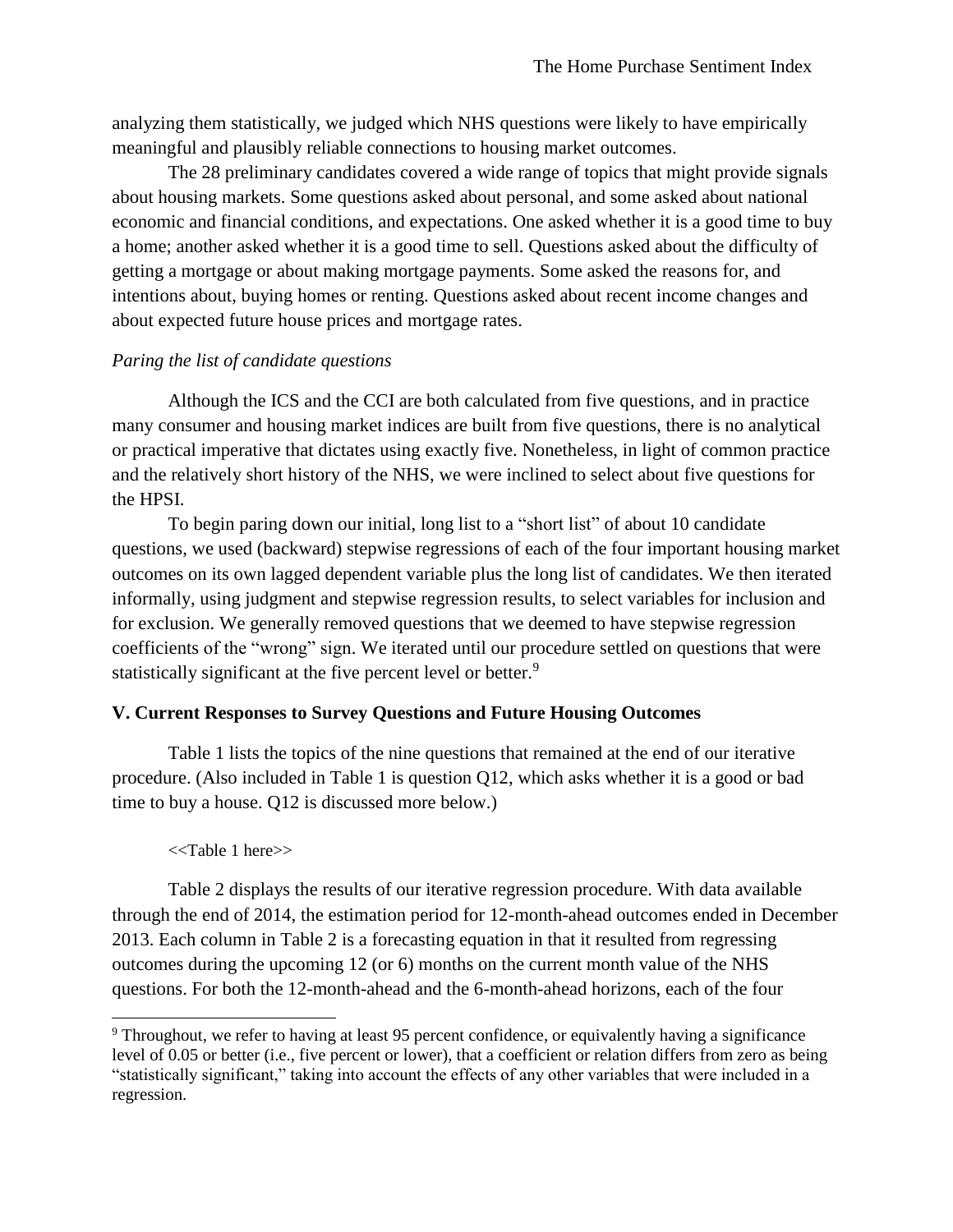housing market outcomes was statistically significantly affected by at least four of the remaining nine candidate questions. Table 2 also shows that Q18 and Q20B, which asked about future rents and mortgage rates, significantly improved forecasts for all eight of the outcomes.

## <<Table 2 here>>

Q22 and Q109 asked about perceived problems, ex ante and ex post, with mortgage credit; Q22 asked whether mortgages are difficult to get. Given the enormous amount of discussion about tight mortgage credit over 2010-2014, we expected that Q22 might be particularly informative about future housing outcomes. It was not.

Table 1 also contains Q12 and Q112B. Q12, which asked consumers whether it was a good (or bad) time to buy a house, never significantly affected any of the eight outcomes in Table 2. Because Q112B, which asked consumers how concerned they were about losing their jobs during the next 12 months, did not enter the survey until March 2011, we did not include it in our iterative procedure.

## *House price growth*

House price growth proved to be only weakly connected over these years to *whether* consumers expected home prices to rise (Q15), and to *how much* they expected home prices to change (Q16&Q17).<sup>10</sup> Only for the six-month horizon and then only with small effect (0.01) were future home prices correlated with consumers' expected percentages of house price change (Q16&Q17). In contrast to the weak connections of future to expected house price growth, house prices were forecasted to grow significantly faster when more consumers' expected mortgage rates to decline (Q20B).

Forecasts of house price growth were also significantly higher when more consumers reported that mortgages were easy to get (Q22), fewer were stressed about debt payments (Q109), more reported recent income gains (Q116), and more expected rents to rise (Q18). Neither consumers' responses about whether it was a good (or bad) time to buy a house (Q12, which is not shown) nor whether it was a good (or bad) time to sell a house (Q13) was significantly connected to future house price growth, once the effects of the other included variables were taken into account.

## *Home sales*

l

Columns 3 and 4 show that future home sales were significantly connected to responses about a good time to sell and whether house prices, rents, and mortgage rates were expected to rise, as well as to stress about debt payment.

<sup>&</sup>lt;sup>10</sup> Questions Q16 and Q17 separately asked by what percent consumers expected house prices to go up and go down over the next 12 months.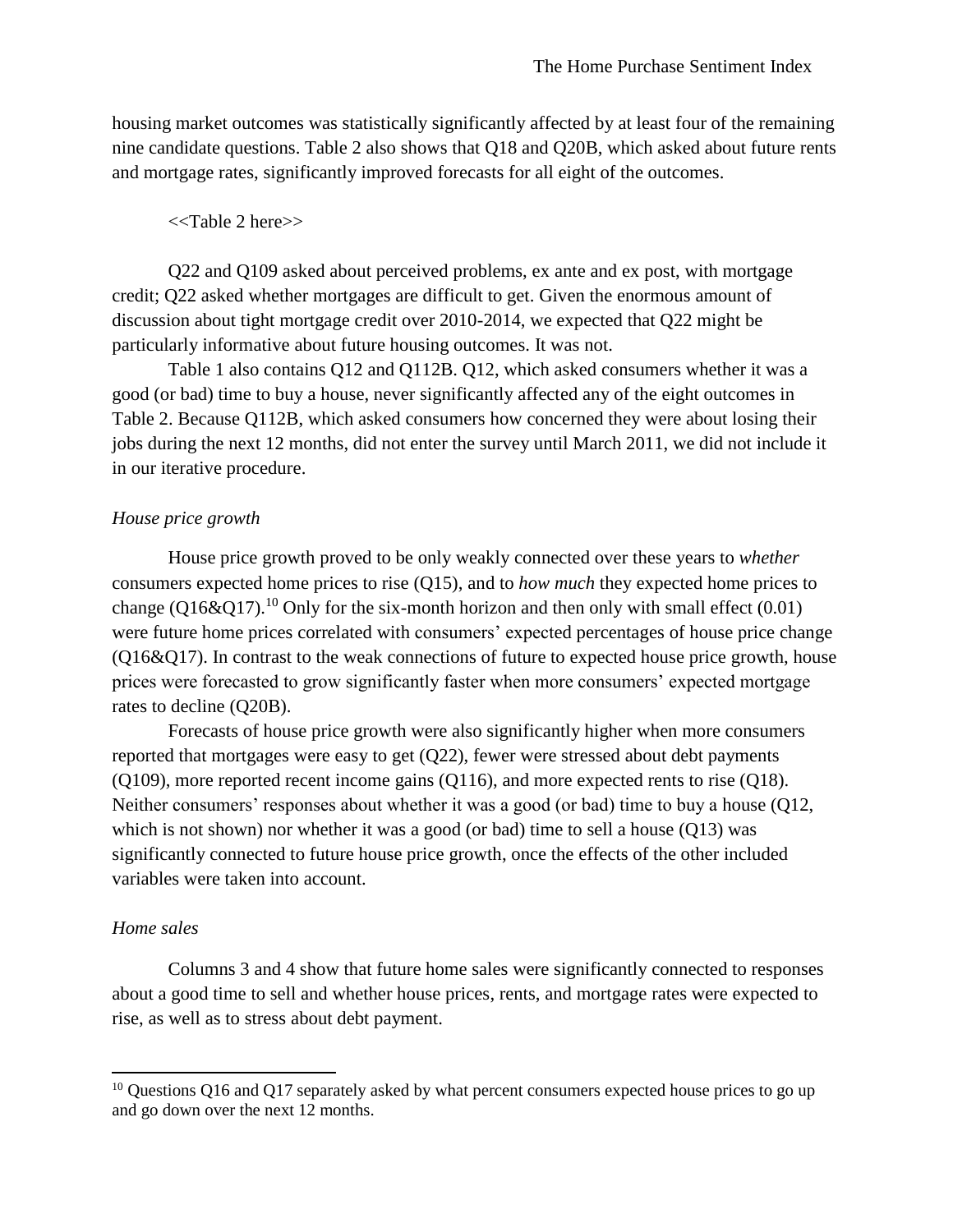# *Housing starts*

When more consumers responded that it was a good time to sell homes, then housing starts tended to be stronger over the following year. Expectations of higher rents and lower mortgage interest rates, as well as more responses that mortgages were easy to get, also tended to foreshadow more housing starts in the future.

# *Mortgage originations*

More (dollars of new, purchase-money) originations in the future were also forecasted by more responses that it was a good time to buy a house, that house prices and rents would rise, and that mortgage rates would fall over the next 12 months. Future originations were also higher when fewer consumers reported that they were stressed by their debt payments.

# **VI. Building the Home Purchase Sentiment Index**

# *Criteria for HPSI questions*

From the ten questions in Table 1, on the basis of judgment and statistical evidence, we ultimately selected the six questions in Table 3 for the HPSI. We sought to include questions that would reflect the factors presumed to drive home purchases: incomes, interest rates, and house prices – whether experienced or expected. We also wanted the HPSI to reflect households' uncertainties about those factors because home ownership entails large, long-term financial and social commitments. We sought questions that were likely to reflect perennial, rather than ephemeral, considerations. We sought questions that seemed more likely to bear steady, rather than fluctuating relations to housing outcomes. We sought questions that had some track record in forecasting, regardless of whether they caused future housing market outcomes. In choosing the six component questions, we used statistical evidence like that in Table 2. We also used statistical evidence for a longer time period that was based on Michigan survey data.<sup>11</sup> And, ultimately, we used judgment to fill in for the absence of statistical evidence and sometimes to overrule statistical evidence.

## <<Table 3 here>>

 $\overline{\phantom{a}}$ 

The six component questions differ in how well they satisfy our criteria. In addition to their logical appeal, questions Q13, Q15, Q20B, and Q116 had considerable statistical support in Table 2. We thought that responses to  $Q12$ , whether it is a good (or bad) time to buy a house, were likely to give quantitatively important and reliable signals about future housing market outcomes. While the a priori case for including Q12 seemed strong, the statistical evidence from the 2010-2013 period was weak. On the other hand, the statistical evidence based on Michigan survey data for a longer period strongly favored including Q12, regarding a good time to buy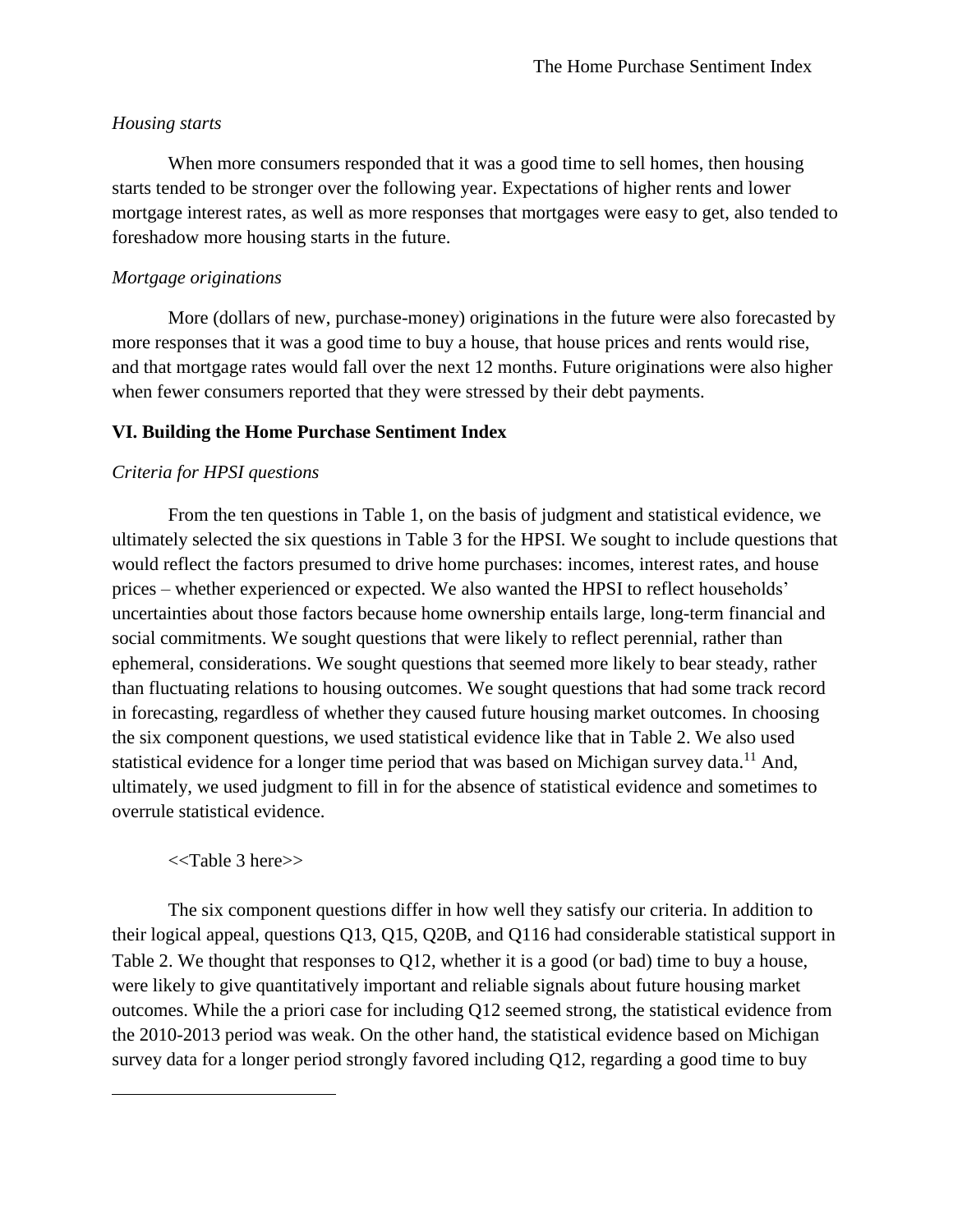[Wilcox 2015]. Over longer or less exceptional periods, Q12 might well be more informative. Indicators of employment conditions often appear in other consumer indices. Two CCI questions focus on the job market. Nonetheless, because we judged that job-loss concerns would be quantitatively important and fairly reliable signals for understanding and forecasting housing market outcomes, we chose to include Q112B in the HPSI.

### *HPSI's six component questions: 2011-2014*

Figure 1 shows the HPSI (thick black line) and the net percent positive responses to its six component questions for March 2011-December 2014. The six questions that we used to calculate the HPSI are: "good time to buy a house" (Q12 (black, solid line)), "good time to sell a house" (Q13 (gray, solid line)), "expectations of higher home prices" (Q15 (black, dashed line)), "expectations of lower mortgage rates" (Q20B (gray, dashed line)), "household income increased" (Q116 (black, dotted line)), and "not concerned about job loss" (Q112B (gray, dotted line)). Because the NHS began asking consumers about their job loss concerns (Q112B) in March 2011, the data in Figure 1 also begin then. Table 2 shows that housing markets tended to strengthen after *declines* in the net percent positive responses to two of the HPSI component questions: "expectations of higher mortgage rates" and "job loss concerns." So that plots of their data in [Figure 1](#page-24-0) rose when these two questions signaled stronger housing market conditions, [Figure 1](#page-24-0) plots the *negative* of the net positive responses. Figure 1 also reminds us the net percent positive responses can be either positive or negative.

<<Figure 1 here>>

In contrast to the responses about whether it was a good or bad time to sell a house, the net percent positive of those who responded that it was a good time to buy a house, Q12, was strongly positive throughout this period. As we had expected, Q12 rose and fell as the housing market and the outlook for housing rose in 2011-2012 and fell in 2013. But, in light of the housing turmoil then, its volatility was surprisingly low.

The path of Q13, whether it was a good time to sell a house, was strikingly different than that of Q12, whether it was a good time to buy a house. First, the net percent positive was always *negative*: There were always fewer respondents who said it was a good time to sell than said that it was a bad time to sell a house. Second, "good time to sell a house" rose sharply (from nearly - 80) through Spring 2013 and then plateaued for about a year before it generally trended upward through the end of 2014.

The net percent positive responses to whether home prices will rise over the upcoming 12 months, Q15, hovered around 10 percent during 2011, rose steadily through the middle in the middle of 2013, and remained at nearly 40 percent at the end of 2014.

The net percent positive responses to whether mortgage rates would fall, Q20B (gray, dashed line), ranged from minus 20 to minus 40 percent. Thus, on balance, consumers responded that they expected mortgage interest rates to rise. The decline in rates after the middle of 2012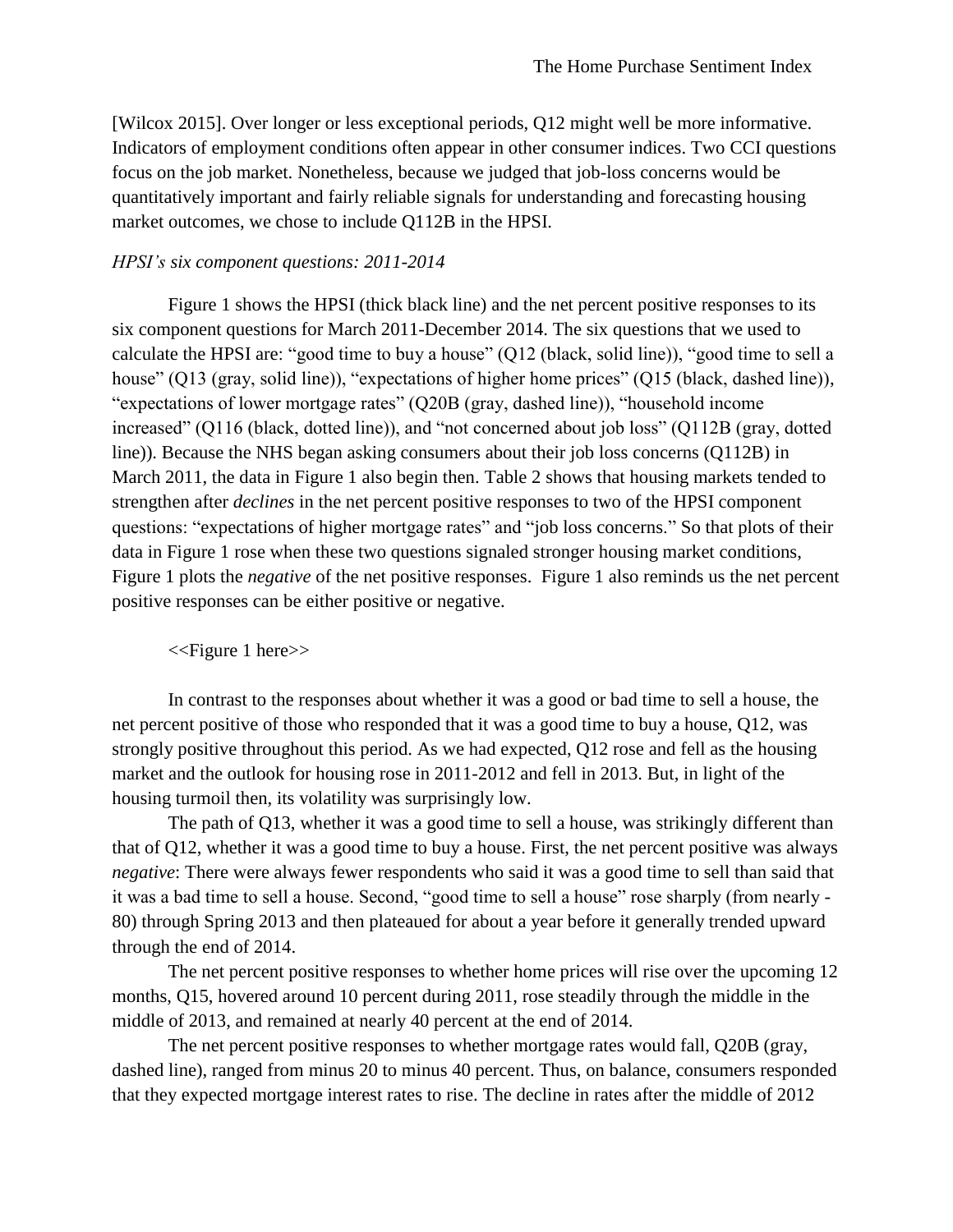coincided with more responses that rates would decline in the future; the rise in rates that started in the Spring of 2013 (the "taper tantrum") coincided with more consumers expecting that mortgage rates would rise after that. It is striking how often and how large the net percent of respondents was that expected higher mortgage rates. But, for forecasting purposes, the time path of Q20B still seems likely to be informative. And, as Table 2 shows, expectations about mortgage rates very reliably forecasted housing markets. Indeed, Q20B was the only HPSI component that significantly improved forecasts for all eight housing market outcomes in Table 2.

The net percent of respondents whose incomes increased over the past year, Q116, was always positive and tended to rise slowly over this entire period. If the economy were booming, labor markets were tight, and inflation closer to its historical averages, we might expect to see high and volatile values for Q116. We did not. The slowly declining concerns about job loss comport with the low and slowly rising net percent of respondents with higher incomes.

## *Calculating the Home Purchase Sentiment Index*

 $\overline{\phantom{a}}$ 

Given its six component questions, how did we calculate the Home Purchase Sentiment Index (HPSI)? Simply: The HPSI is the average of the net percent positive responses of each of its six component questions.<sup>12</sup> The only other step in calculating the HPSI, which we included for technical and presentation reasons, is to add 63.5 to the average of the net percent positive responses. (Adding 63.5 makes the initial (March 2011) value of the HPSI equal 60.)

The HPSI is an "equal weighted" index in that we take a simple, rather than a weighted, average, of the net percent positives. Using equal, as opposed to data based or otherwise chosen weights has a number of advantages. First, equal weights make the HPSI fast, easy, and accurate to calculate each month. As soon as the NHS data are available, HPSI can be calculated without analysis, decisions, or adjustments. Second, equal weights are much easier to explain and comprehend. Third, it is common, though not universal, for consumer indices to have equal weights; for example, the ICS is based on equal weights.

A case can be made that unequal and time varying weights would be preferable. Many quantity and price indices have weights that change frequently. If weights were based on data, perhaps in the form of regression results, then incoming data would seem to argue for time varying weights. One drawback of time varying weights is they suggest revising past weights and, thus, index values. We also eschewed seasonal adjustments to the HPSI and to its component questions.

Nonetheless, the components contribute very unequally to the equally weighted HPSI. Relative contributions can be measured by relative volatility. In Figure 1, the HPSI mostly moved due to its more volatile components during 2011-2014: good time to sell, home prices will go up, mortgage rates will go up.

 $12$  As noted earlier, for the two questions whose positive responses were negatively correlated with housing market outcomes, we use their net percent *negative* responses.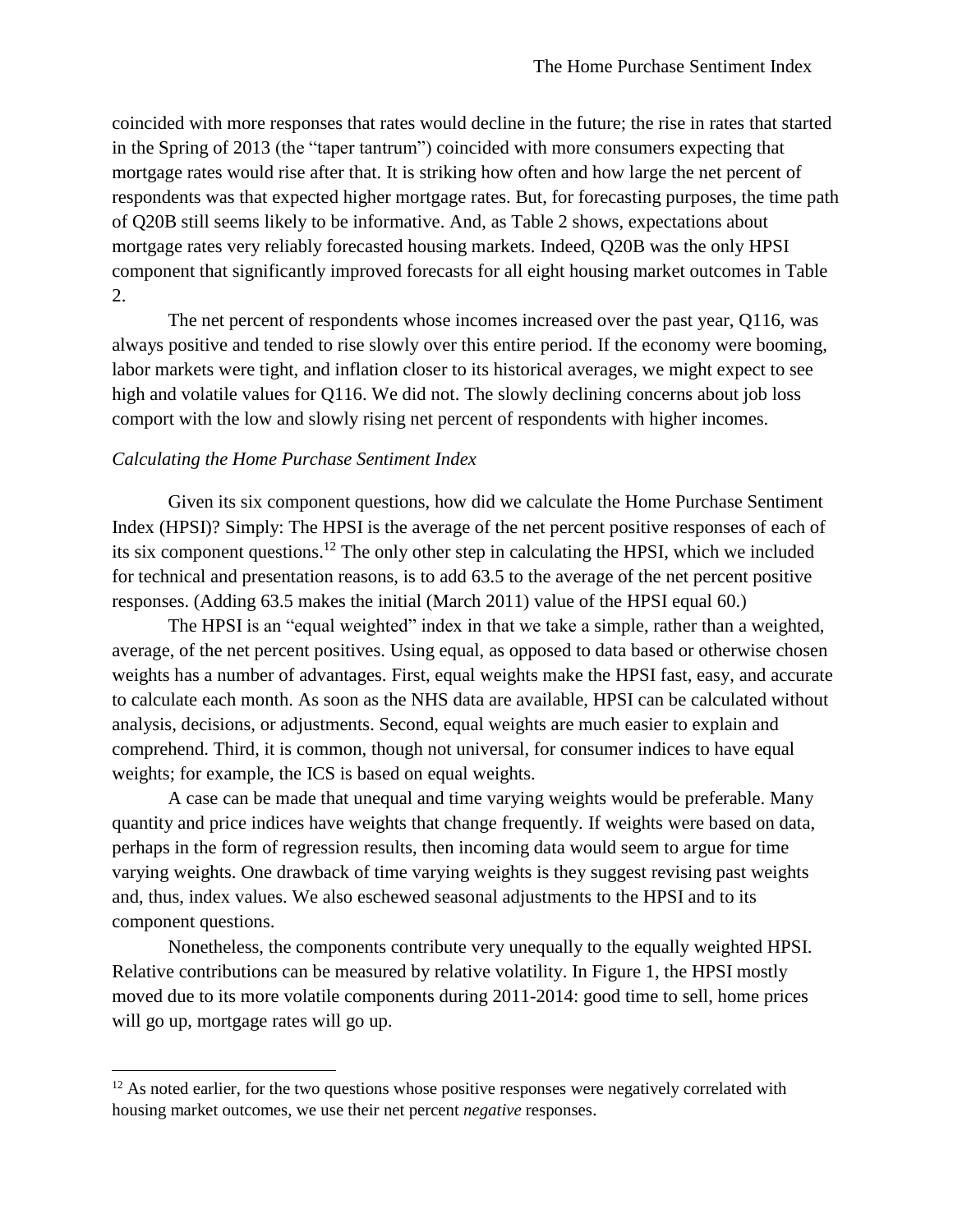## *HPSI history: 2011-2014*

The Home Purchase Sentiment Index declined from its beginning in March 2011 through the summer of 2011, when there was great uncertainty about the resolution and effects of the federal debt ceiling difficulties. From then until about the middle of 2013, the HPSI rose quite a lot and quite steadily. As [Figure 1](#page-24-0) shows, each of the HPSI components contributed to its rise, except for the question about whether mortgage interest rates were expected to go down. In the spring of 2013, the HPSI spiked up, primarily due to the uptick in "good time to sell." The HPSI then declined considerably through the second half of 2013. The surge in mortgage rates in the middle of 2013 apparently triggered downdrafts, not only in "mortgage rates will go down," but also, noticeably and not surprisingly, in "good time to buy" and in "home prices will go up." During 2014, the HPSI went up and down and back up, with a downtick in the fall of 2014.

## **VII. Wider Uses for Narrower HPSIs**

HPSI indices can be calculated easily for specific groups or conditions. To illustrate, Figures 2 and 3 plot the HPSI for selected income and age groups. Figure 2 shows that the HPSI rose considerably more for the highest-income group (who had household incomes of more than \$100,000) than it did for the middle or lowest income group in Figure 2. Figure 3 shows that, compared with the overall HPSI, during 2011-2014 the HPSI rose less for the youngest (18-34 years) group and perhaps more than the overall HPSI among the group aged 35-44 years.

<<Figure 2 here>>

<<Figure 3 here>>

One benefit of the simple HPSI calculation method is that it can be applied so easily to obtain targeted indices, such as HPSIs for married people living in the Northeast, for younger people with higher incomes, or for younger renters with recent increases in incomes. Of course, finer divisions of the total national monthly sample size of 1000 respondents leave fewer consumers per group. Nonetheless, the information about a target group may often outweigh the additional sampling errors.

The more disparate the attitudes, intentions, and conditions of a larger group, the more likely that HPSIs for narrower target groups will be valuable. Regional and demographic factors are likely to contribute more to housing markets in most future periods than they did over the past decade of national housing market boom, bust, triage, and recuperation. If they do, then differences in HPSI movements across regions and groups are also likely to be larger than we have observed so far. Then, HPSIs by region and by group may be especially informative and valuable.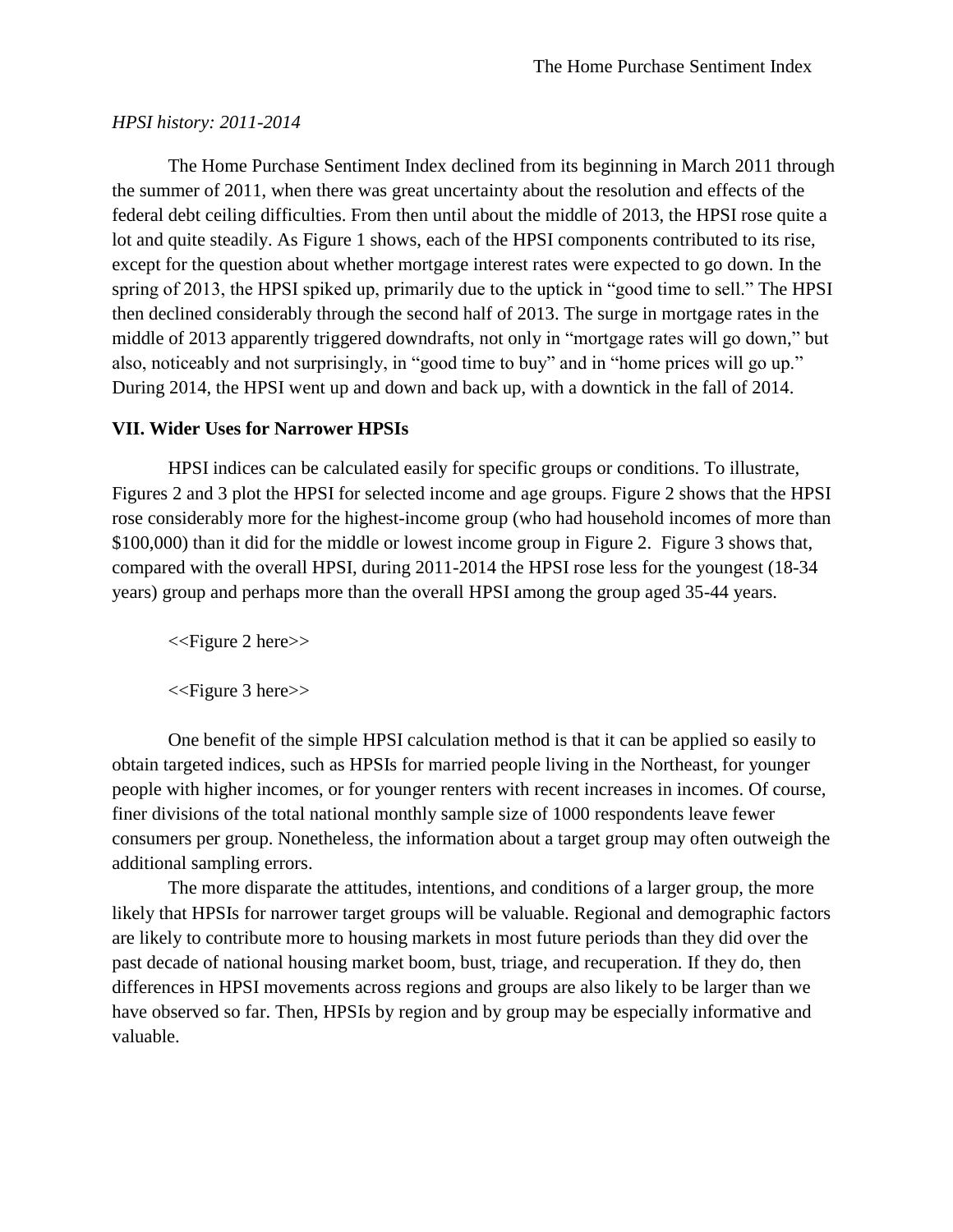## **VIII. HPSI Performance: Forecasting Housing Outcomes**

The HPSI may provide valuable signals about future housing market outcomes, either when used alone or when used to supplement other information, or both. The figures and tables that follow show that, to varying degrees, movements of the HPSI during 2011-2013 did signal future house price growth, home sales, housing starts, and mortgage originations. Evaluation of its forecasting performance during this period, of course, should take into account that memories of this period are still relatively fresh and that we pared down the number of candidate questions and then finalized the six HPSI questions partly on the basis of Table 2's forecasting performances of individual NHS questions.

## *House price growth*

Figure 4 plots the level of the HPSI (solid black line) and the growth rates of house prices over the next 12- (dashed black line) and 6-month (solid gray line) intervals for March 2011- June 2014. It is apparent that movements of the HPSI did not forecast well the rise or the fall of house price growth during 2012-2015. While the HPSI steadily marched up, the growth rate of house prices over future 12-month intervals rose from 2 to 8 percent and then settled in the neighborhood of 5 percent. The correlations of the HPSI with the future growth rates of house prices over 6-month and 12-month horizons were 0.17 and 0.33. Column 1 of Table 4 shows that, during 2011-2013, future house price growth for 12-month horizons was not significantly related to the current HPSI.

#### <<Figure 4 here>>

Other forecasts of house price growth fared little, if any, better than the HPSI. Responses to NHS and Michigan survey questions that were asked directly show that households' expectations fell short of actual future house price growth rates by amounts that were virtually always positive, were often large, and were variable. Professional forecasts also tended to underestimate high and rising house price growth rates in 2012 and 2013.

#### *Home sales*

Figure 5 substitutes home sales for the house price growth rates that appeared in Figure 4. The milder slowdown in home sales than in house price growth rates meant that the upward trending HPSI (solid black line) was correlated more with home sales than with house price growth rates. The results in column 2 of Table 4 support that that perspective, since the HPSI coefficient was significant at more than 99 percent and the regression's  $\mathbb{R}^2$  jumped to over 70 percent. As Figure 5 shows, the HPSI was even more correlated with home sales six months ahead (solid gray line). Naturally enough, the NHS respondents had not foreseen, at either 12 month or six-month horizons, the "taper tantrum" or the abrupt increases in mortgage rates in the spring of 2013, with their ensuing tolls on home sales. Nor is it likely that consumers foresaw the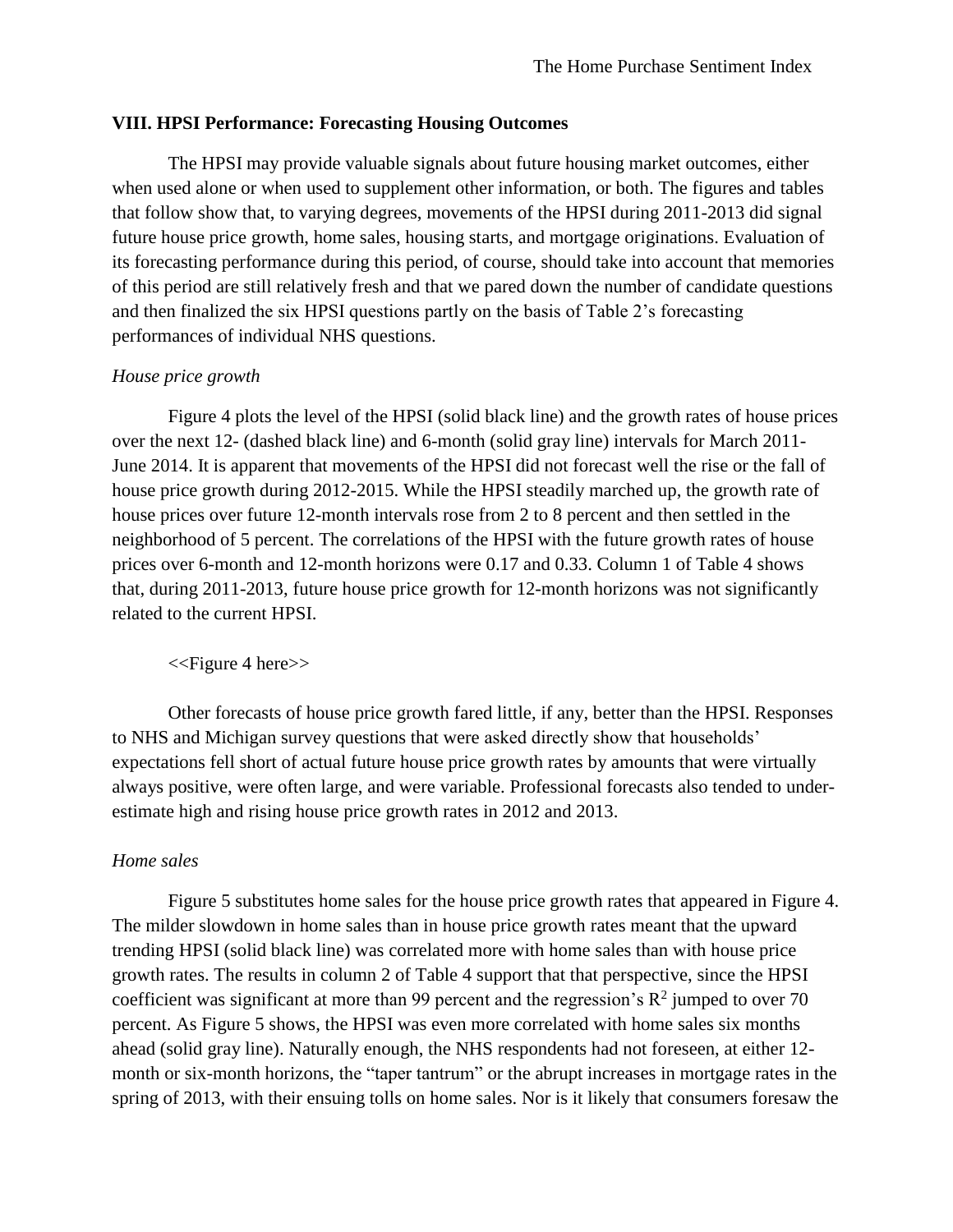declines in mortgage rates during 2014, declines apparently triggered in large part by international political events and by news from global oil markets.

<<Figure 5 here>>

# *Housing starts and mortgage originations*

Column 3 of Table 4 shows that the HPSI was even more highly correlated with future single-family housing starts than with sales or prices. Column 4 then shows that future (purchase-money) mortgage originations were highly correlated with current values of the  $HPSI<sup>13</sup>$ 

<<Table 4 here>>

Thus, the current HPSI was significantly related to home sales, single-family starts, and mortgage originations. Notable, however, was the much weaker relation over this period of the HPSI to future house price growth rates.

# **IX. Forecasting Horse Races**

# *HPSI vs. MHPSI*

Here we compare the forecasting ability of the HPSI to the abilities of two indices that are based on the University of Michigan's Survey of Consumers: the Index of Consumer Sentiment (ICS) and a housing-oriented index (MHPSI). We calculated the MHPSI as the average of the net percent positive responses to five questions in the Michigan survey that are similar to those we used to build the HPSI. Not surprisingly, the MHPSI was highly correlated (0.93) over March 2011-December 2014. Both series trended upward then, sagged noticeably in the middle of 2013 following the bond market's taper tantrum, and then in early 2014 generally resumed their upward marches.

A natural question is whether the HPSI adds information to that in the data for the long running ICS or data for the MHPSI. A statistical "horse race" is a time-honored way to help answer such a question. Table 5 has race results. Columns 1, 3, and 5 show regressions for the estimation period of March 2011-December 2013 of future housing market outcomes on the HPSI and the MHPSI simultaneously.

<<Table 5 here>>

l

<sup>&</sup>lt;sup>13</sup> We seasonally adjusted the MBA's originations data with a seasonal adjustment routine in STATA. We had to use a different method to seasonally adjust the short span of Fannie Mae data.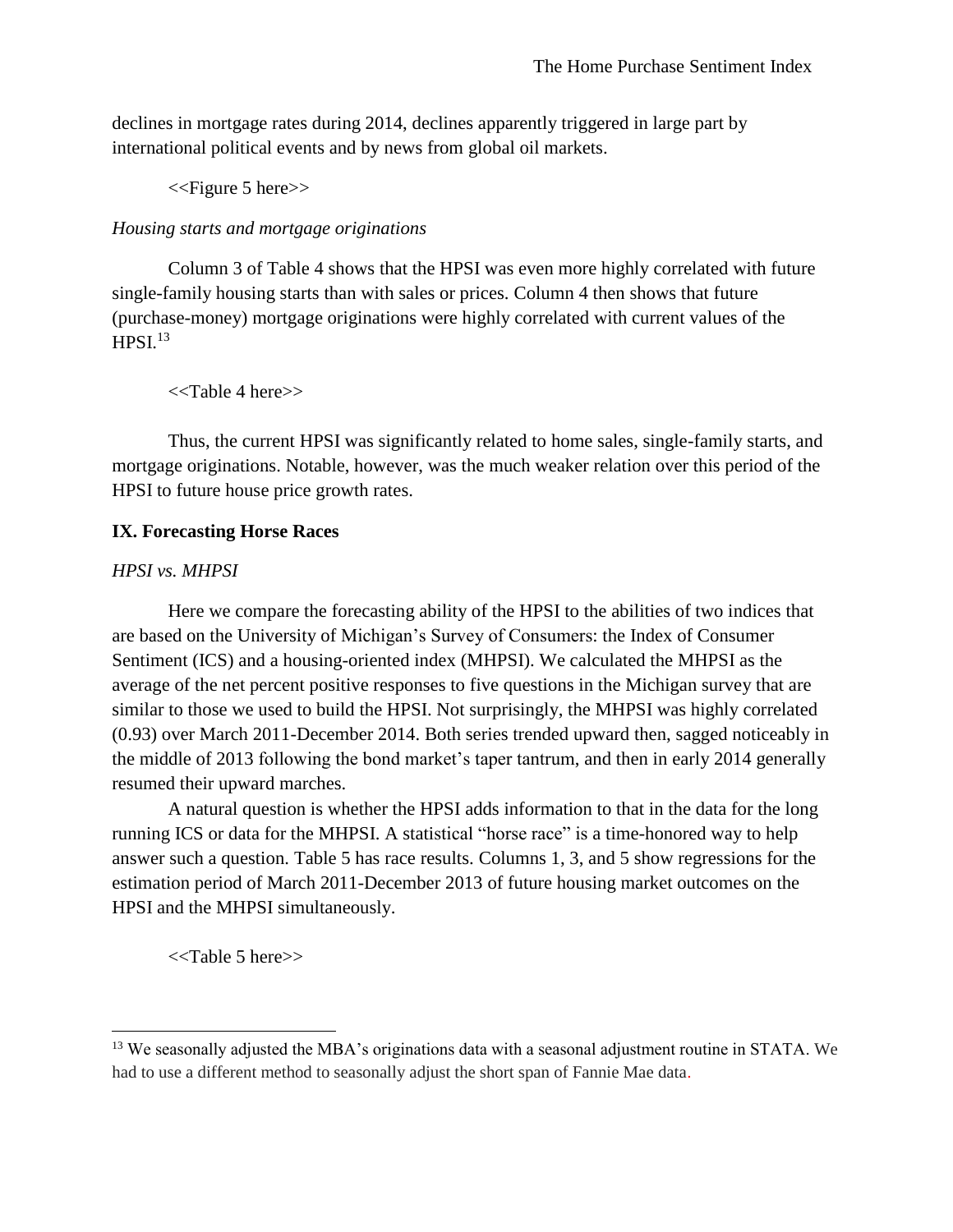In its head-to-head race against MHPSI, the HPSI clearly won. Rows 1 and 2 in Table 5 show that the three future housing outcomes (home sales, single-family starts, and mortgage originations) were each significantly related to the HPSI, but not to the MHPSI.<sup>14</sup> Thus, these race results imply that including HPSI improved forecasts of housing market outcomes, while the MHPSI did not. The source of HPSI's stronger performance is not completely clear. One possibility is that it stems from differences in questions: The NHS asks specifically about mortgage rates, while the Michigan survey asks about borrowing rates in general. If, for example, the Fed's QE programs lowered mortgage interest rates and lowered their correlation with consumers' borrowing rates generally during this period, that ought to raise the HPSI's forecasting performance relative to that of the MHPSI.

## *Housing Sentiment vs. Consumer Sentiment*

Another question is whether the HPSI improves forecasts once we take into account overall consumer sentiment. Given its focus on housing, we would surely expect the HPSI to perform well in housing forecast horse races against the ICS. Table 5 shows that it does: For each of the three housing outcomes, the HPSI was strongly significant, while the ICS did not detectably improve housing forecasts. The higher R-squared statistics in columns 1, 3, and 5 than in columns 2, 4, and 6 show that, of the two Michigan-based indices, the MHPSI added more to housing forecasts than the ICS did. In that regard, the results in columns 2, 4, and 6 in Table 5 reinforce the usefulness of a housing-focused sentiment index for forecasting housing markets.

Since 2000, national factors may have had unusually large effects on housing. At the same time, national factors apparently caused the housing sector to diverge more than usual from the national economy. Times when housing does diverge more are the times when housingfocused information, such as that in the HPSI, is likely to be more valuable. And, in turn, indices of overall consumer sentiment like the ICS seem likely to forecast overall consumer spending better at those times than either the MHPSI or the HPSI would. Thus, housing-focused and overall consumer sentiment are both likely to be especially valuable at the same time.

## **Conclusions and Extensions**

l

We used data from Fannie Mae's National Housing Survey to build the Home Purchase Sentiment Index (HPSI). Using six survey questions, we built the HPSI to indicate consumers' sentiments toward housing and to provide signals about current and, especially, about future housing market conditions. Since the HPSI started in March 2011, its increases were quite reliably followed by stronger housing markets. In forecasting horse races, the HPSI outperformed the Index of Consumer Sentiment and a housing-oriented index that we built with data from the Michigan survey.

<sup>&</sup>lt;sup>14</sup> Neither index, alone or simultaneously, was significantly related to future house prices.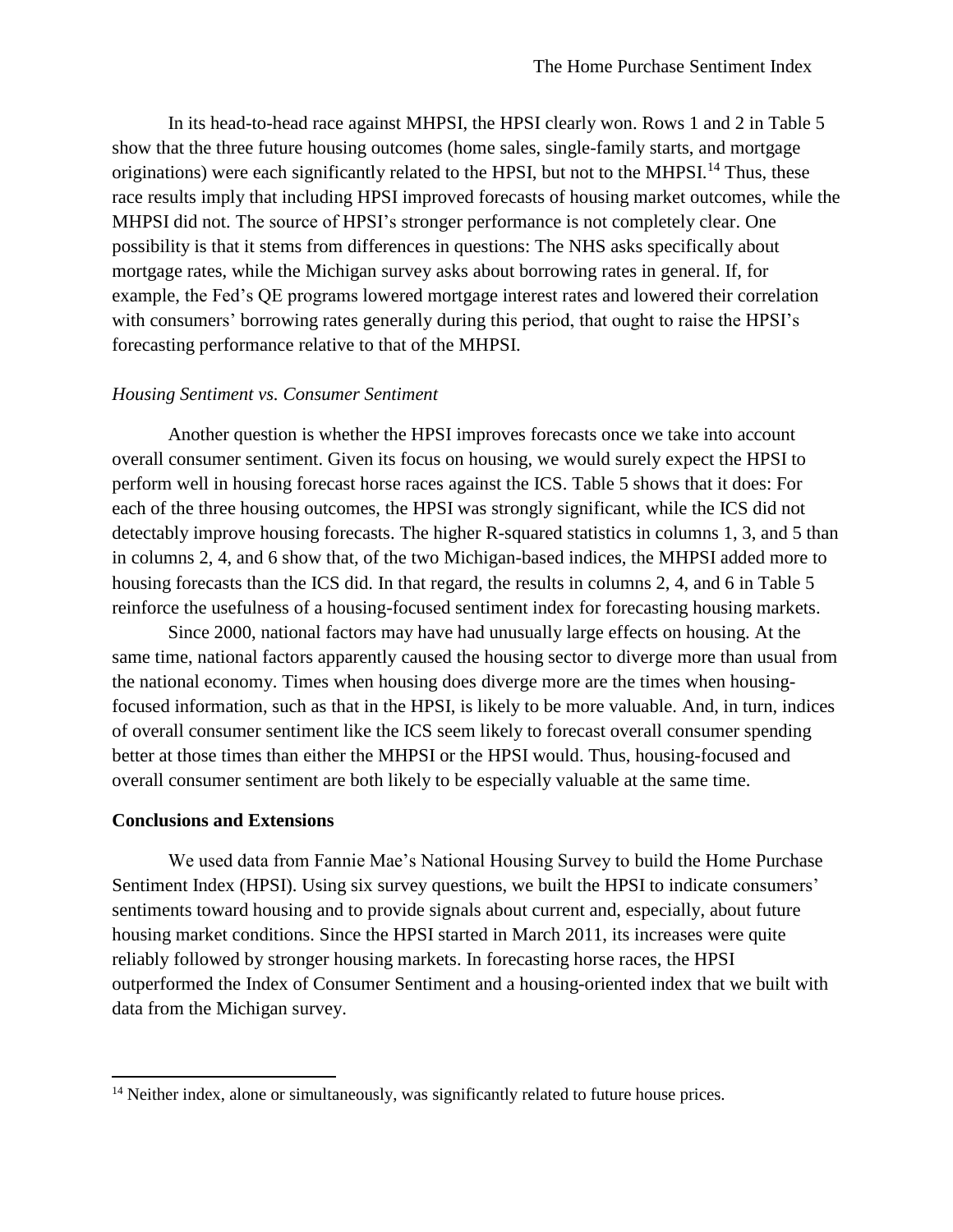The simplicity of the HPSI makes it easy to calculate HPSIs for groups of particular interest. As examples, we showed HPSIs by income and by age. HPSIs can be calculated easily for many other target groups.

In addition, NHS data can be used to build indices to signal developments other than home purchase sentiment. Examples might include specialized indices that aim to measure millennials' or seniors' housing attitudes and conditions, to help forecast renters' attitudes, to predict home owners' moving, or to understand or forecast mortgage refinancing, delinquency, and default.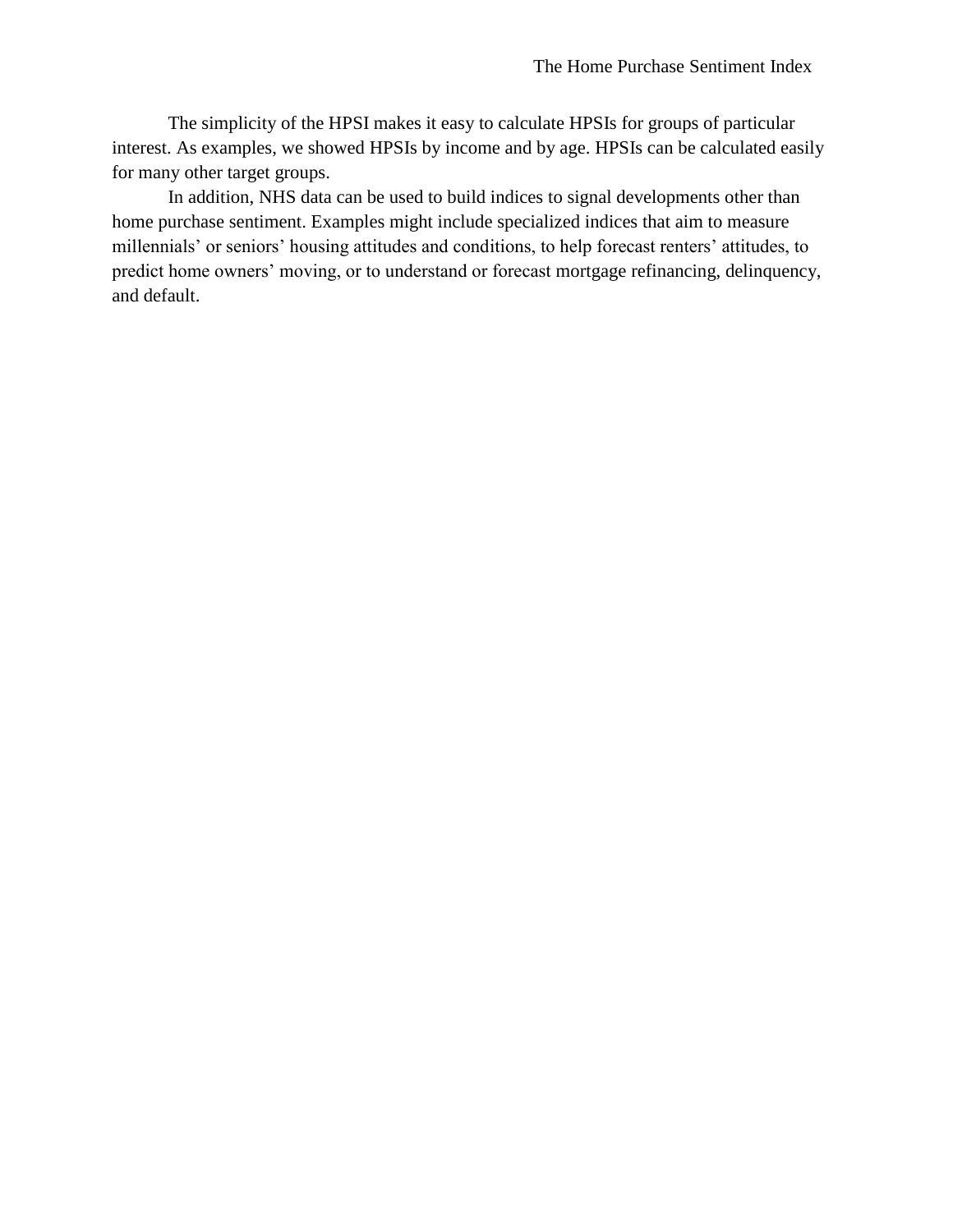# **References**

Barsky, Robert B., and Eric R. Sims. 2012. "Information, Animal Spirits, and the Meaning of Innovations in Consumer Confidence." *American Economic Review*, 102(4) June: 1343-77.

Batchelor, Roy, and Pami Dua. 1998. "Improving Macro-Economic Forecasts: The Role of Consumer Confidence." International Journal of Forecasting. 14(1): 71-81.

Bram, Jason and Sydney Ludvigson. 1998. "Does Consumer Confidence Forecast Household Expenditure? A Sentiment Index Horse Race." FRBNY Economic Policy Review. 4(2) June: 59-78.

Cai, Qiang, Steve Deggendorf, and James A. Wilcox. 2015. "Building a Home Purchase Sentiment Index." working paper. September.

<http://www.fanniemae.com/resources/file/research/housingsurvey/pdf/hpsi-whitepaper.pdf>

Carroll, Christopher D., Jeffrey Fuhrer, and David W. Wilcox. 1994. "Does Consumer Sentiment Forecast Household Spending? If So, Why?" American Economic Review. 84(5) December: 1397-1408.

Dees, Stephane, and Pedro Soares Brinca. 2013. "Consumer confidence as a predictor of consumption spending: Evidence for the United States and the Euro area." International Economics. 134 December: 1-14. [http://dx.doi.org/10.1016/j.inteco.2013.05.001.](http://dx.doi.org/10.1016/j.inteco.2013.05.001)

Golinelli, Roberto and Giuseppe Parigi. 2004. "Consumer Sentiment and Economic Activity: A Cross Country Comparison." Journal of Business Cycle Measurement and Analysis. 1(2): 147- 170.

Ho, Chienwei and Chi-Hsiou Hung. 2009. "Investor Sentiment as Conditioning Information in Asset Pricing." Journal of Banking & Finance. 33(5) May: 892-903.

Lemmon, Michael and Evgenia Portniaguina. 2006. "Consumer Confidence and Asset Prices: Some Empirical Evidence." Review of Financial Studies. 19(4): 1499-1529.

Levanon, Gad. 2011. "Forecasting Recession and Slow-Down Probabilities with Markov Switching Probabilities as Right-Hand-Side Variables." Business Economics. 46(2) April: 99- 110.

Longstaff, Francis A. 2002. "The Flight-to-Liquidity Premium in U.S. Treasury Bond Prices." National Bureau of Economic Research Working Paper 9312. October.

Matsusaka, John G., and Argia M. Sbordone. 1995. "Consumer Confidence and Economic Fluctuations." Economic Inquiry. 33(2) April: 296-318.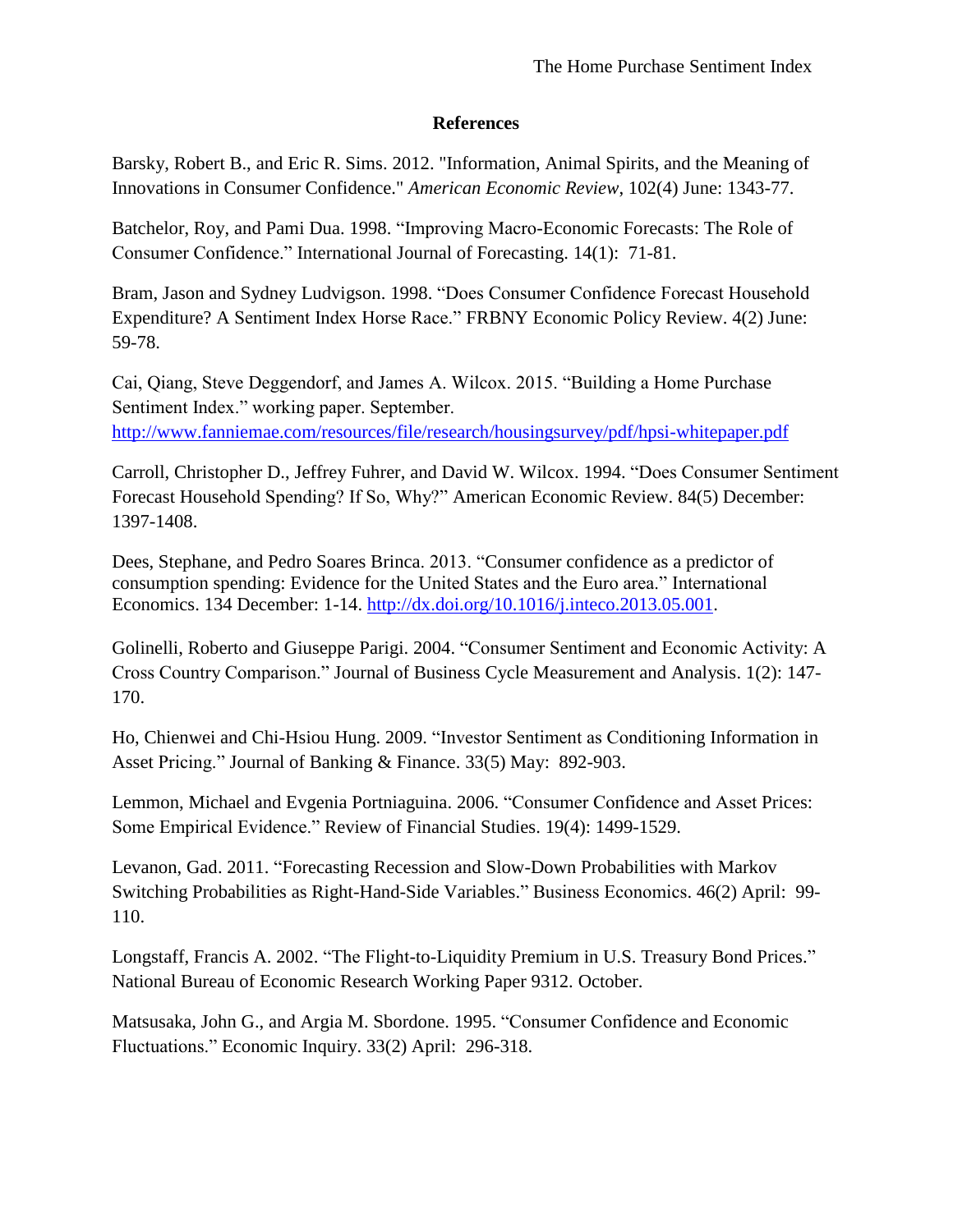Nguyen, Viet Hoang, and Edda Claus. 2013. "Good news, bad news, consumer sentiment and consumption behavior." Journal of Economic Psychology. 39(C) December: 426-438. [http://dx.doi.org/10.1016/j.joep.2013.10.001.](http://dx.doi.org/10.1016/j.joep.2013.10.001)

Wilcox, James A. 2007. "Forecasting Components of Consumption with Components of Consumer Sentiment." Business Economics. 42(4) October: 22-32.

\_\_\_\_\_\_\_\_\_\_\_\_. 2015. "Forecasting Housing with Household Sentiment." In process. July.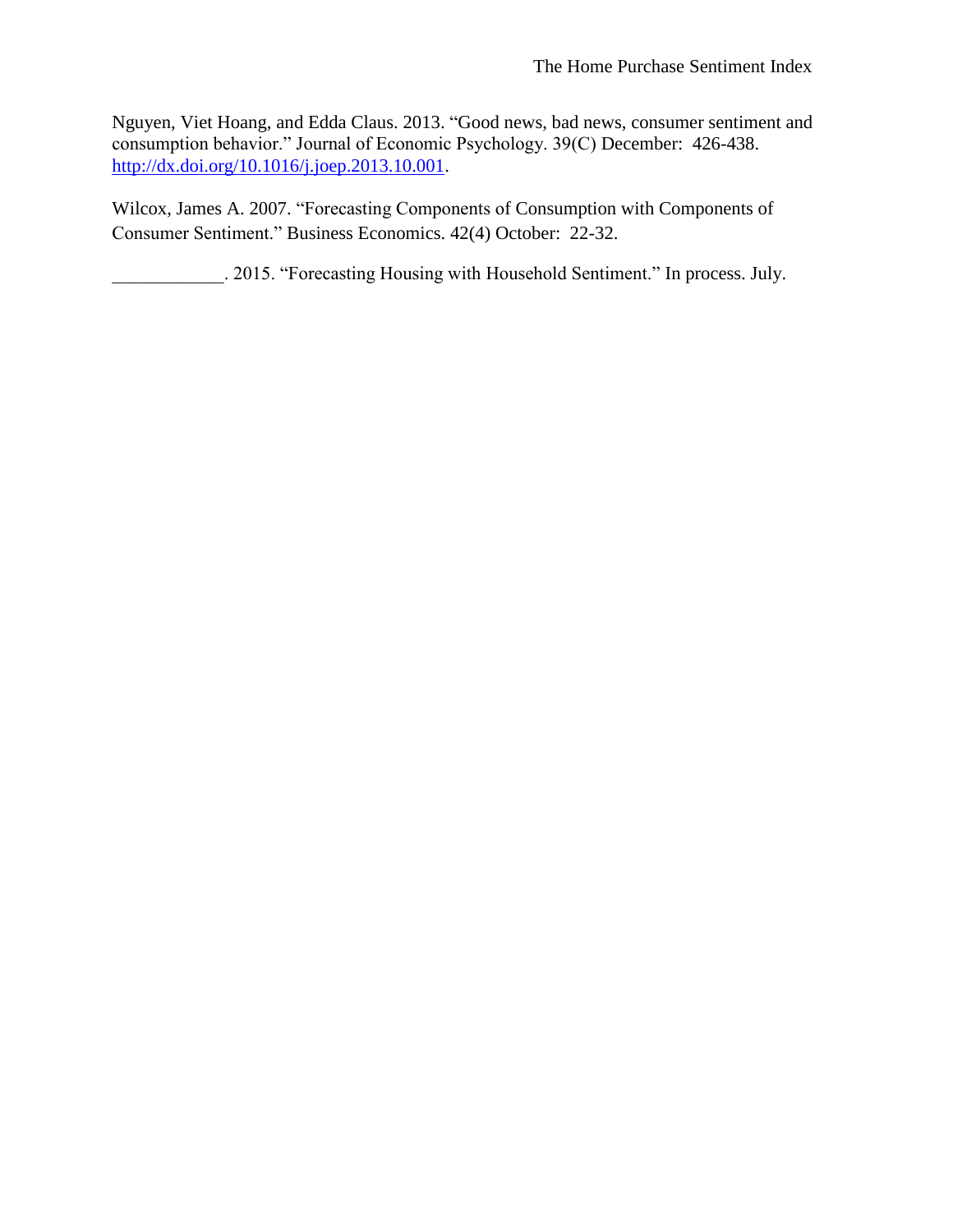# **National Housing Survey Question Numbers and Topics**

|     | <b>Question</b>     | <b>Topic</b>                          |
|-----|---------------------|---------------------------------------|
| 1.  | Q12                 | Good time to buy a house              |
| 2.  | Q13                 | Good time to sell a house             |
| 3.  | $Q15$ or<br>Q16&Q17 | Expectations of higher home prices    |
| 4.  | Q18                 | Expectations of higher rents          |
| 5.  | Q20B                | Expectations of higher mortgage rates |
| 6.  | Q22                 | Difficult to get a mortgage           |
| 7.  | Q109                | Stressed about debt payments          |
| 8.  | Q112B               | Concerns about job loss               |
| 9.  | Q116                | Household income increased            |
| 10. | Q117                | Household expenses increased          |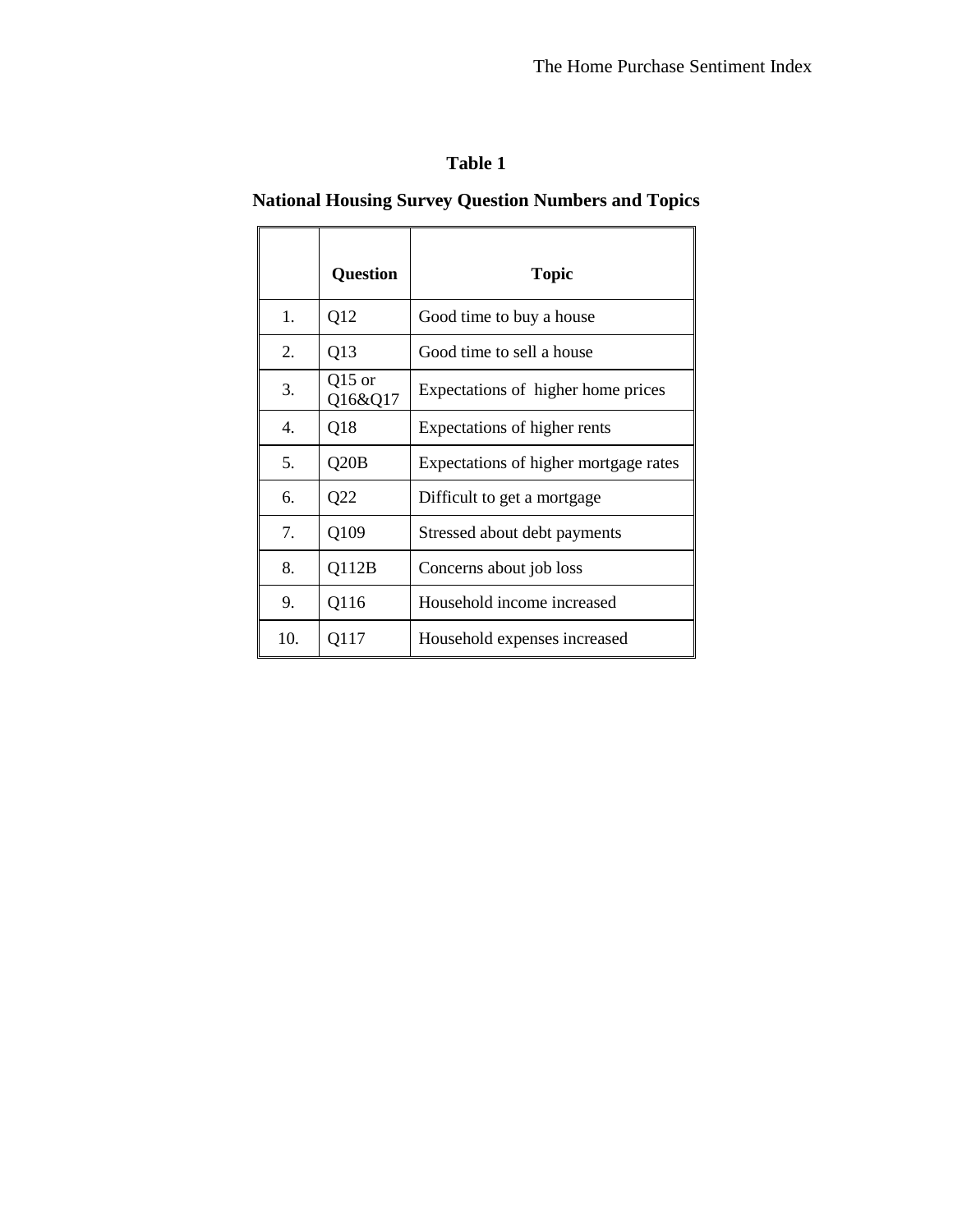# **Regressions of Future Housing Outcomes on Current Individual NHS Questions**

|    |                  |                           |            | Dependent Variables: Housing Outcomes During the Next 12 (or Six) Months |             |                             |           |                              |           |  |
|----|------------------|---------------------------|------------|--------------------------------------------------------------------------|-------------|-----------------------------|-----------|------------------------------|-----------|--|
|    |                  | <b>House Price Growth</b> |            | <b>Home Sales</b>                                                        |             | <b>Single-Family Starts</b> |           | <b>Mortgage Originations</b> |           |  |
|    | Independent      | 12 months                 | 6 months   | 12 months                                                                | 6 months    | 12 months                   | 6 months  | 12 months                    | 6 months  |  |
|    | <b>Variables</b> | (1)                       | (2)        | (3)                                                                      | (4)         | (5)                         | (6)       | (7)                          | (8)       |  |
| 1. | Q13              |                           |            | 573**                                                                    | 548***      | 242***                      | 199***    | $147***$                     | 139**     |  |
| 2. | Q15              |                           |            | 656**                                                                    | $1,256***$  |                             | $137***$  | 266***                       | 301***    |  |
| 3. | Q16&Q17          |                           | $0.01***$  |                                                                          |             |                             |           |                              |           |  |
| 4. | Q18              | $0.45***$                 | $0.49***$  | $3,116***$                                                               | 2,891***    | 612***                      | 446***    | $317***$                     | 269**     |  |
| 5. | Q20B             | $-0.25***$                | $-0.33***$ | $-2,166***$                                                              | $-2,161***$ | $-368***$                   | $-350***$ | $-410***$                    | $-237***$ |  |
| 6. | Q22              |                           | $-0.14**$  |                                                                          |             | $-208**$                    | $-168**$  |                              |           |  |
| 7. | Q109             | $-0.095**$                |            | $-787**$                                                                 |             |                             |           | $-220***$                    |           |  |
| 8. | Q116             | $0.17***$                 |            |                                                                          |             |                             |           |                              |           |  |
| 9. | Q117             |                           | $0.16***$  |                                                                          |             |                             |           |                              |           |  |
|    | Observations     | 43                        | 49         | 43                                                                       | 49          | 43                          | 49        | 43                           | 49        |  |
|    | R-squared        | 0.907                     | 0.864      | 0.930                                                                    | 0.918       | 0.937                       | 0.936     | 0.927                        | 0.852     |  |

Notes: Asterisks denote statistical significance at the 10 (\*), 5 (\*\*), and 1 (\*\*\*) percent levels. The table shows the results of the iterative procedure described in the text. The estimation period was June 2010 – December 2013 (June 2014) for the 12-month (six-month) forecast horizon, or interval, except for house price growth, which we had the 12-months-ahead data through November 2013 and six-months-ahead data through May 2014. Housing market outcomes were seasonally adjusted. Data for net percent positive responses to NHS questions were not seasonally adjusted.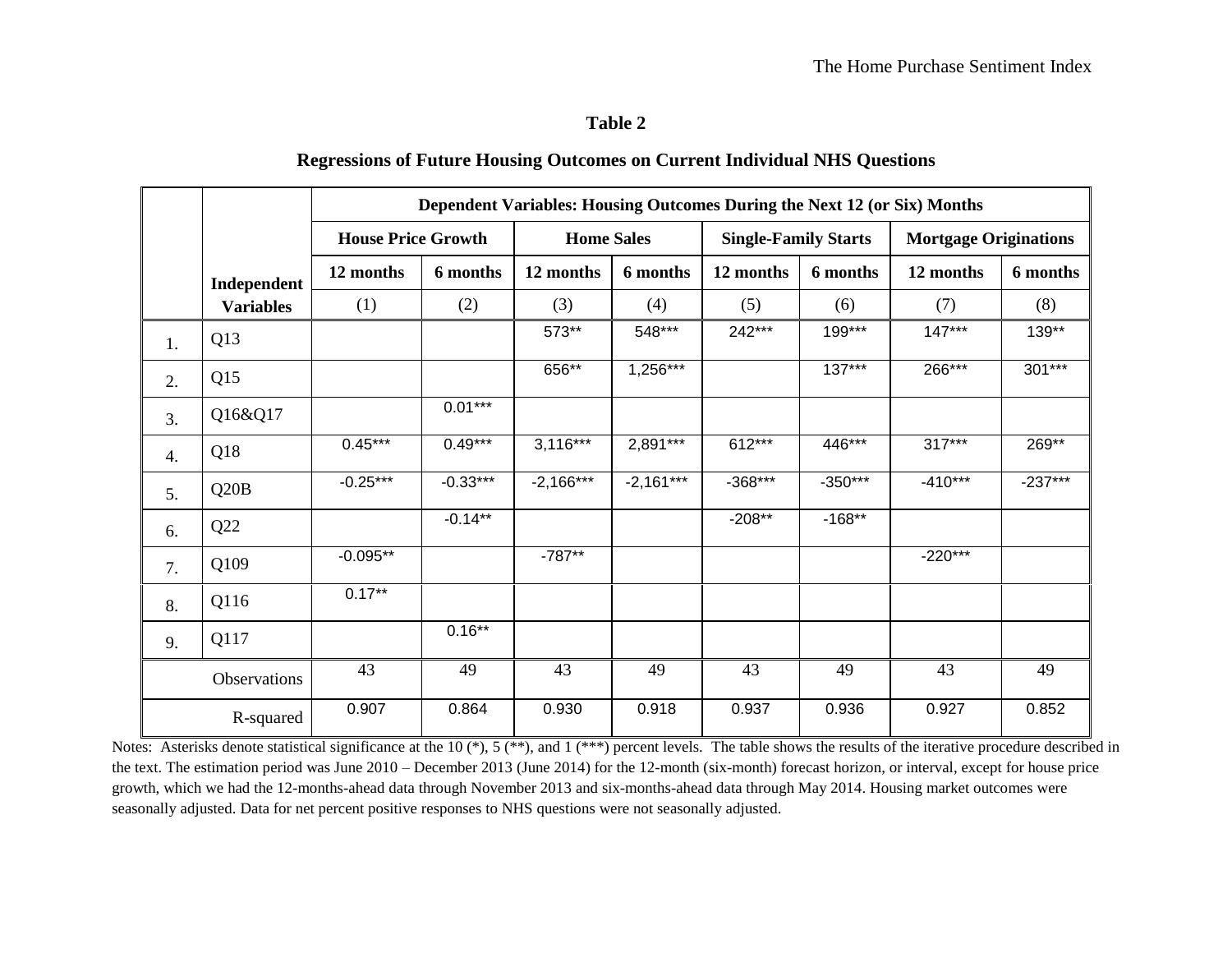|    | <b>Question</b> | <b>Question Topic</b>                 | <b>Time Period</b> |
|----|-----------------|---------------------------------------|--------------------|
| 1. | Q12             | Good time to buy a house              | Current period     |
| 2. | Q13             | Good time to sell a house             | Current period     |
| 3. | Q15             | Expectations of higher home prices    | Next 12 months     |
| 4. | Q20B            | Expectations of higher mortgage rates | Next 12 months     |
| 5. | Q112B           | Concerns about job loss               | Next 12 months     |
| 6. | 0116            | Household income increased            | Past 12 months     |

# **The Six Component Questions of the Home Purchase Sentiment Index (HPSI)**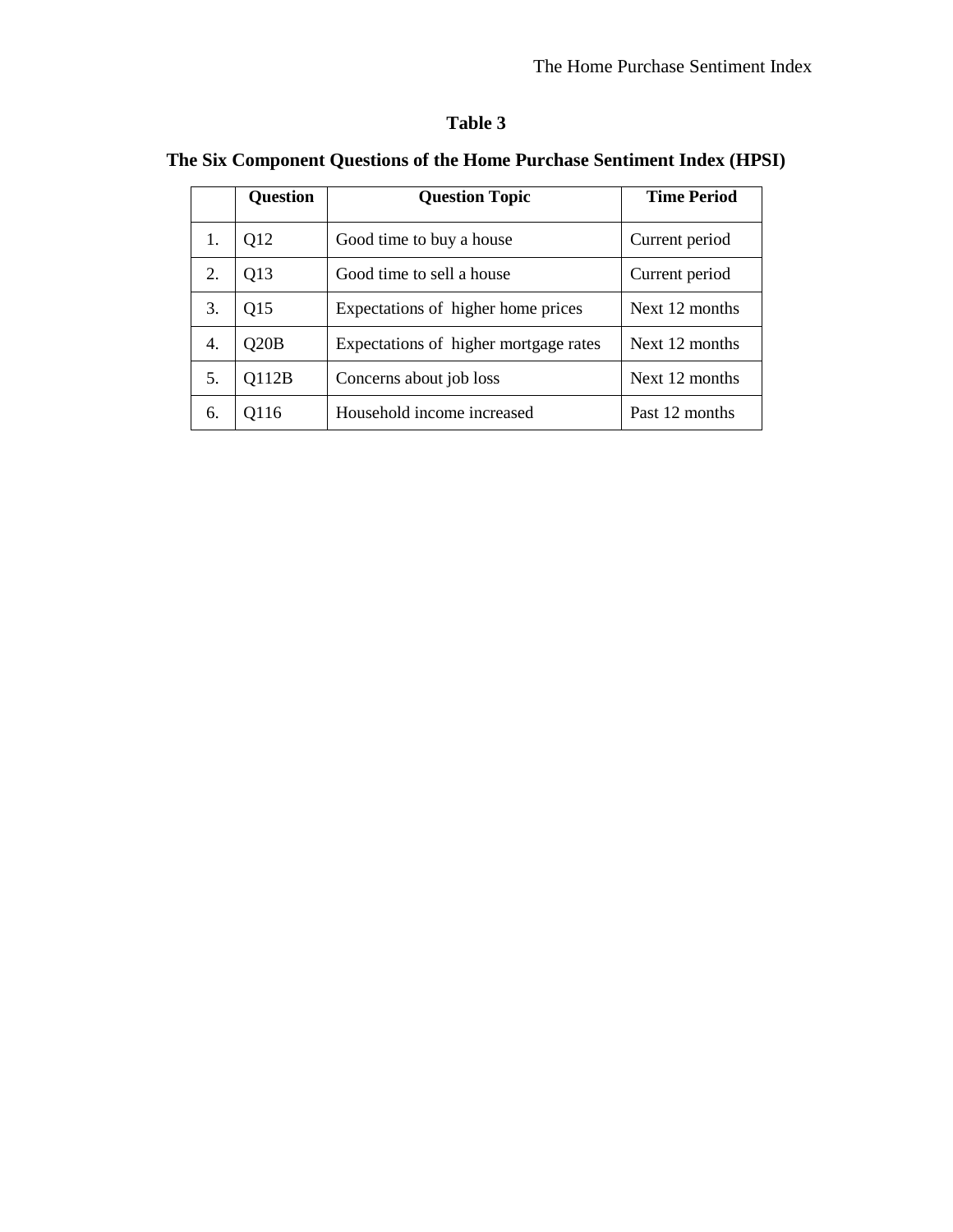| able |  |
|------|--|
|------|--|

|    | Independent<br><b>Variables</b> | <b>House Price</b><br>Growth | Home<br><b>Sales</b> | <b>Single-Family</b><br><b>Starts</b> | Mortgage<br><b>Originations</b> |  |
|----|---------------------------------|------------------------------|----------------------|---------------------------------------|---------------------------------|--|
|    |                                 | (1)                          | (2)                  | (3)                                   | (4)                             |  |
| 1. | <b>HPSI</b>                     | 0.0608                       | $0.0350***$          | $0.0082***$                           | 10.58***                        |  |
|    |                                 | (1.39)                       | (8.90)               | (11.15)                               | (12.21)                         |  |
|    |                                 |                              |                      |                                       |                                 |  |
| 2. | Constant                        | 1.53                         | $2.78***$            | 0.008                                 | $-96.79$                        |  |
|    |                                 | (0.51)                       | (10.16)              | (0.16)                                | $(-1.61)$                       |  |
|    |                                 |                              |                      |                                       |                                 |  |
|    | <b>Observations</b>             | 34                           | 34                   | 34                                    | 34                              |  |
|    | R-squared                       | 0.057                        | 0.712                | 0.795                                 | 0.823                           |  |

# **Regressions of Future Housing Outcomes on the Current HPSI**

Notes: t-statistics in parentheses. Asterisks denote statistical significance at the 10 (\*), 5 (\*\*), and 1(\*\*\*) percent levels. Future outcomes are calculated over upcoming 12-month intervals, The monthly estimation period was March 2011 – December 2013.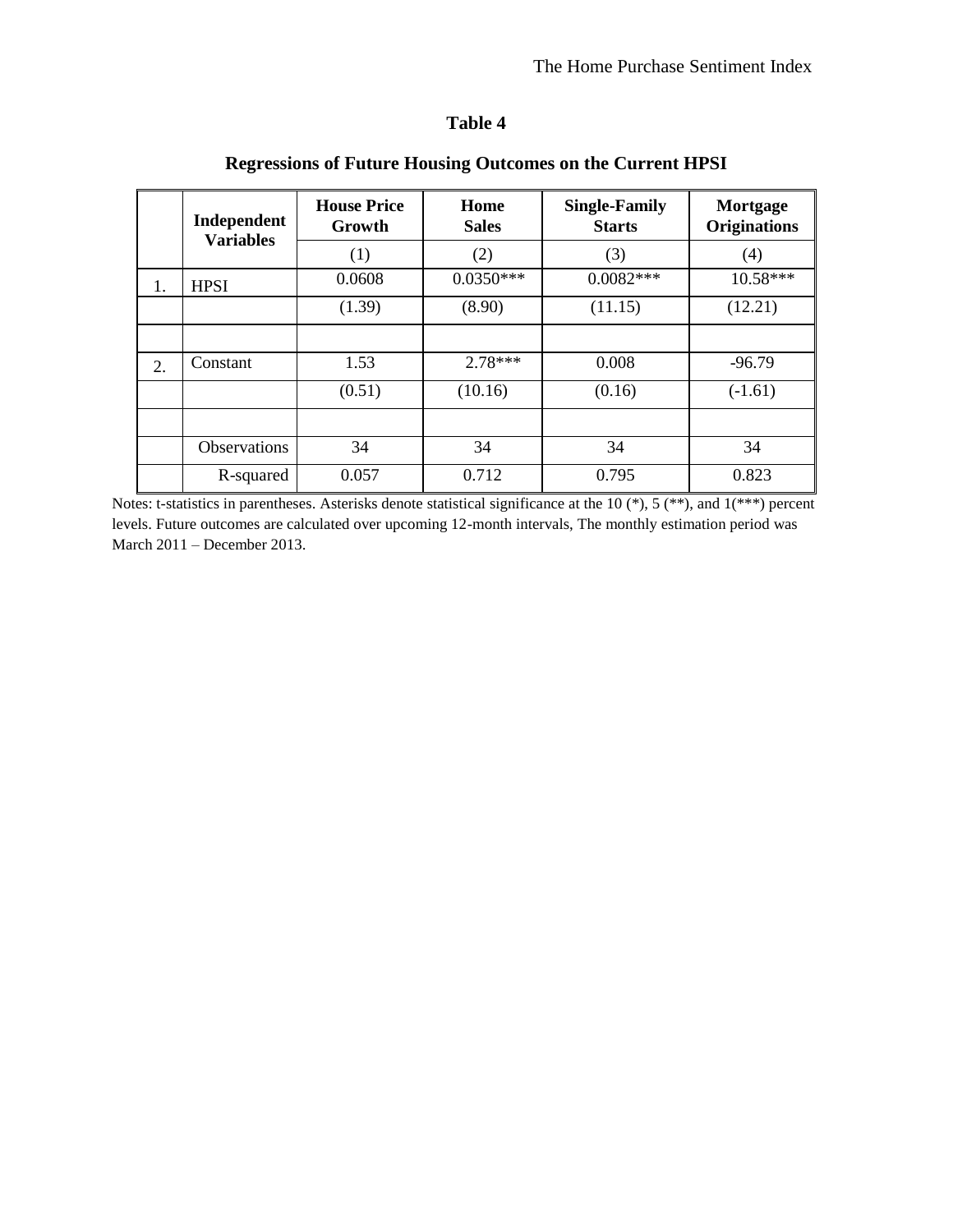|    | Independent      | Home<br><b>Sales</b> | Home<br><b>Sales</b> | <b>Single-Family</b><br><b>Starts</b> | <b>Single-Family</b><br><b>Starts</b> | <b>Mortgage</b><br><b>Originations</b> | <b>Mortgage</b><br><b>Originations</b> |
|----|------------------|----------------------|----------------------|---------------------------------------|---------------------------------------|----------------------------------------|----------------------------------------|
|    | <b>Variables</b> | (1)                  | (2)                  | (3)                                   | (4)                                   | (5)                                    | (6)                                    |
| 1. | <b>HPSI</b>      | $0.0245**$           | $0.0344***$          | $0.0064***$                           | $0.0086***$                           | $8.69***$                              | $10.61***$                             |
|    |                  | (2.50)               | (5.033)              | (3.43)                                | (6.79)                                | (4.00)                                 | (7.03)                                 |
|    |                  |                      |                      |                                       |                                       |                                        |                                        |
| 2. | <b>MHPSI</b>     | 0.0098               | ---                  | 0.0018                                | ---                                   | 1.75                                   | ---                                    |
|    |                  | (1.18)               | ---                  | (1.16)                                | ---                                   | (0.95)                                 | ---                                    |
|    |                  |                      |                      |                                       |                                       |                                        |                                        |
| 3. | <b>ICS</b>       | ---                  | 0.0007               | ---                                   | $-0.0005$                             |                                        | $-0.02$                                |
|    |                  | ---                  | (0.11)               | ---                                   | $(-0.44)$                             | ---                                    | $(-0.02)$                              |
|    |                  |                      |                      |                                       |                                       |                                        |                                        |
| 4. | Constant         | $2.91***$            | $2.77***$            | 0.032                                 | 0.0147                                | $-73.55$                               | $-96.95$                               |
|    |                  | (9.89)               | (9.62)               | (0.58)                                | (0.26)                                | $(-1.13)$                              | $(-1.53)$                              |
|    |                  |                      |                      |                                       |                                       |                                        |                                        |
|    | Observations     | 34                   | 34                   | 34                                    | 34                                    | 34                                     | 34                                     |
|    | R-squared        | 0.725                | 0.713                | 0.804                                 | 09.797                                | 0.828                                  | 0.823                                  |

# **Forecasting Horse Races: HPSI vs. MHPSI and vs. ICS**

Notes: t-statistics in parentheses. Asterisks denote statistical significance at the 10  $(*)$ , 5  $(**)$ , and 1 $(***)$  percent levels. Future outcomes are calculated over upcoming 12-month intervals. The estimation period was March 2011- December 2013.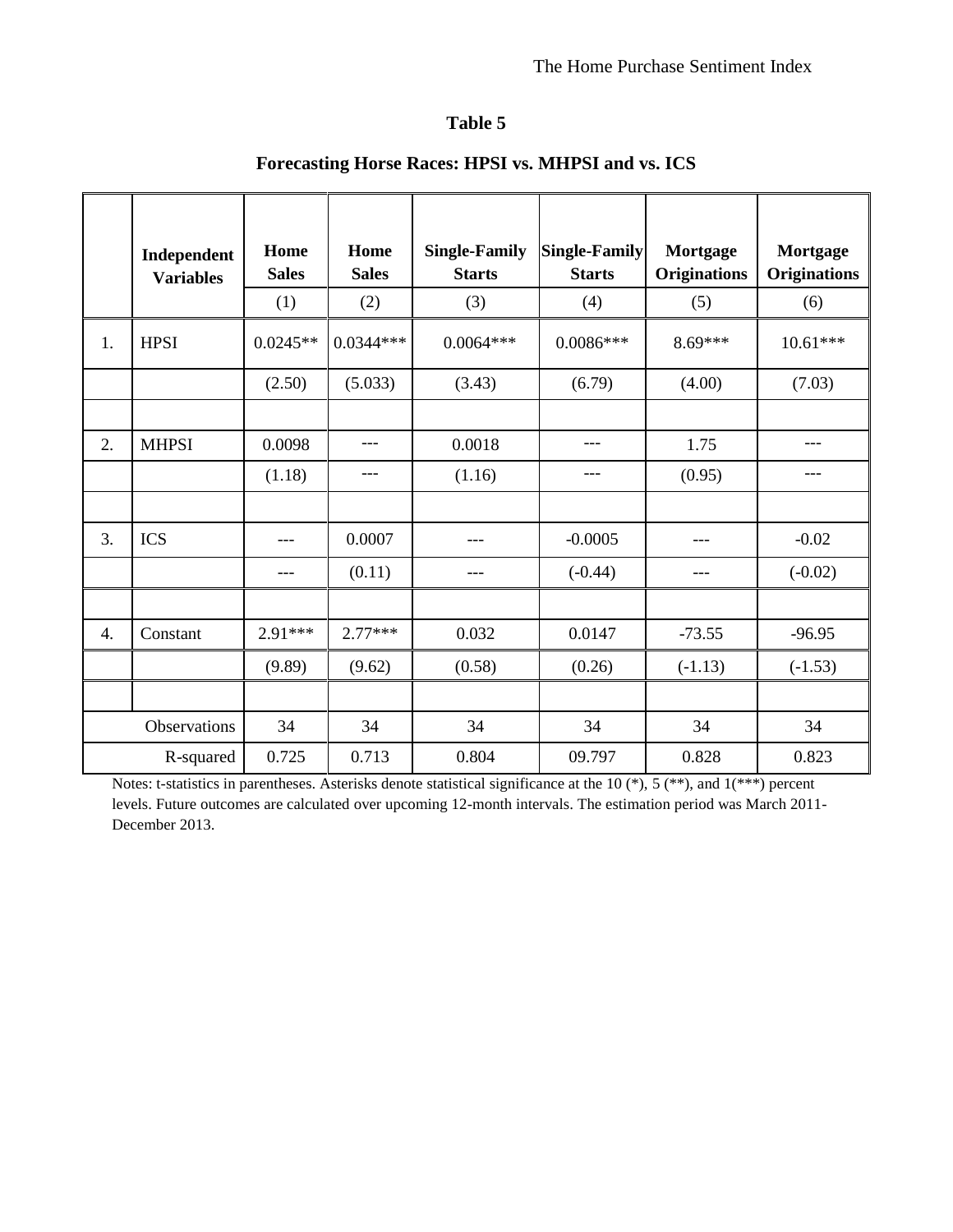<span id="page-24-0"></span>

**Figure 1 HPSI and Its Six Component Questions**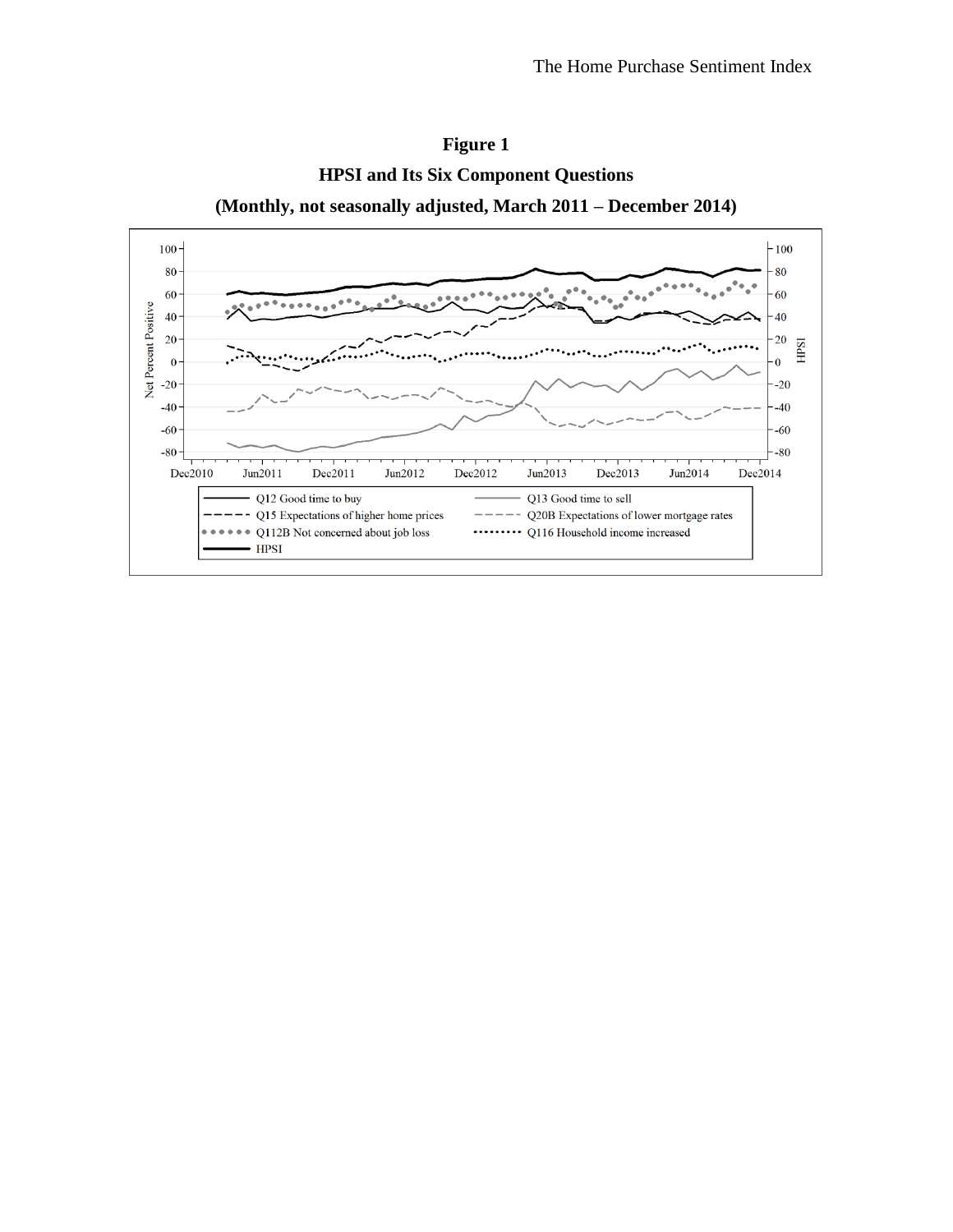

**HPSI by Household Income Group**

**Figure 2**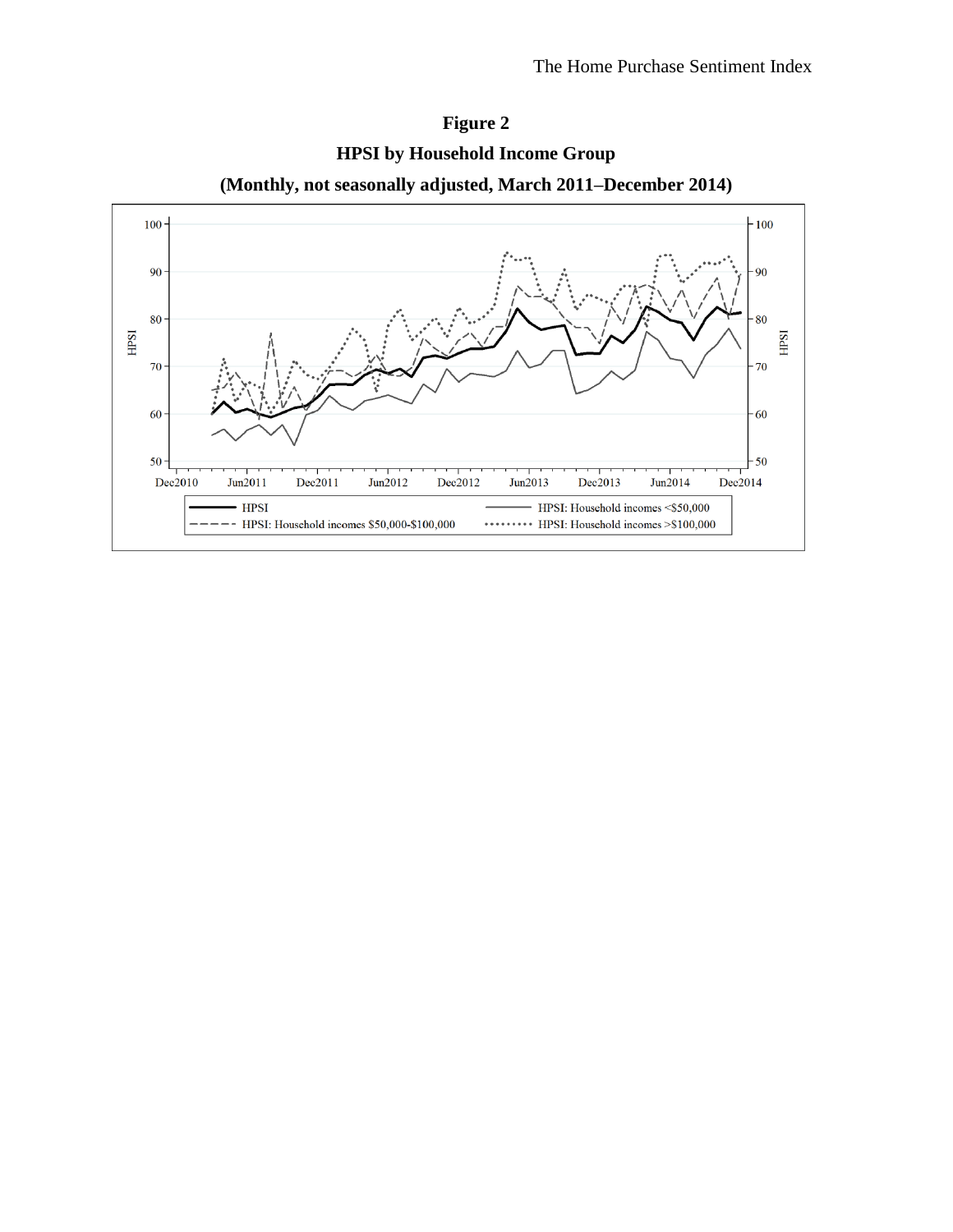





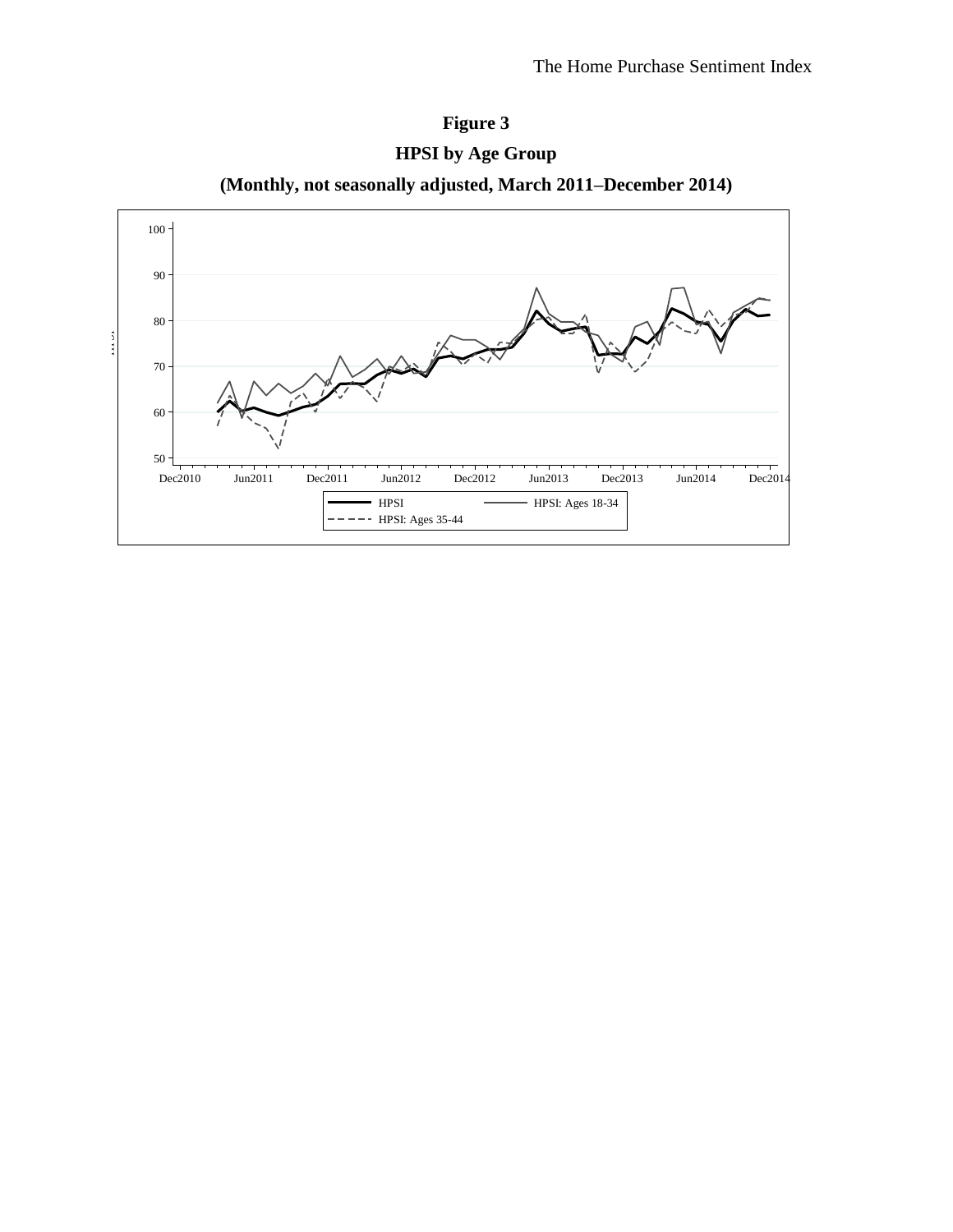